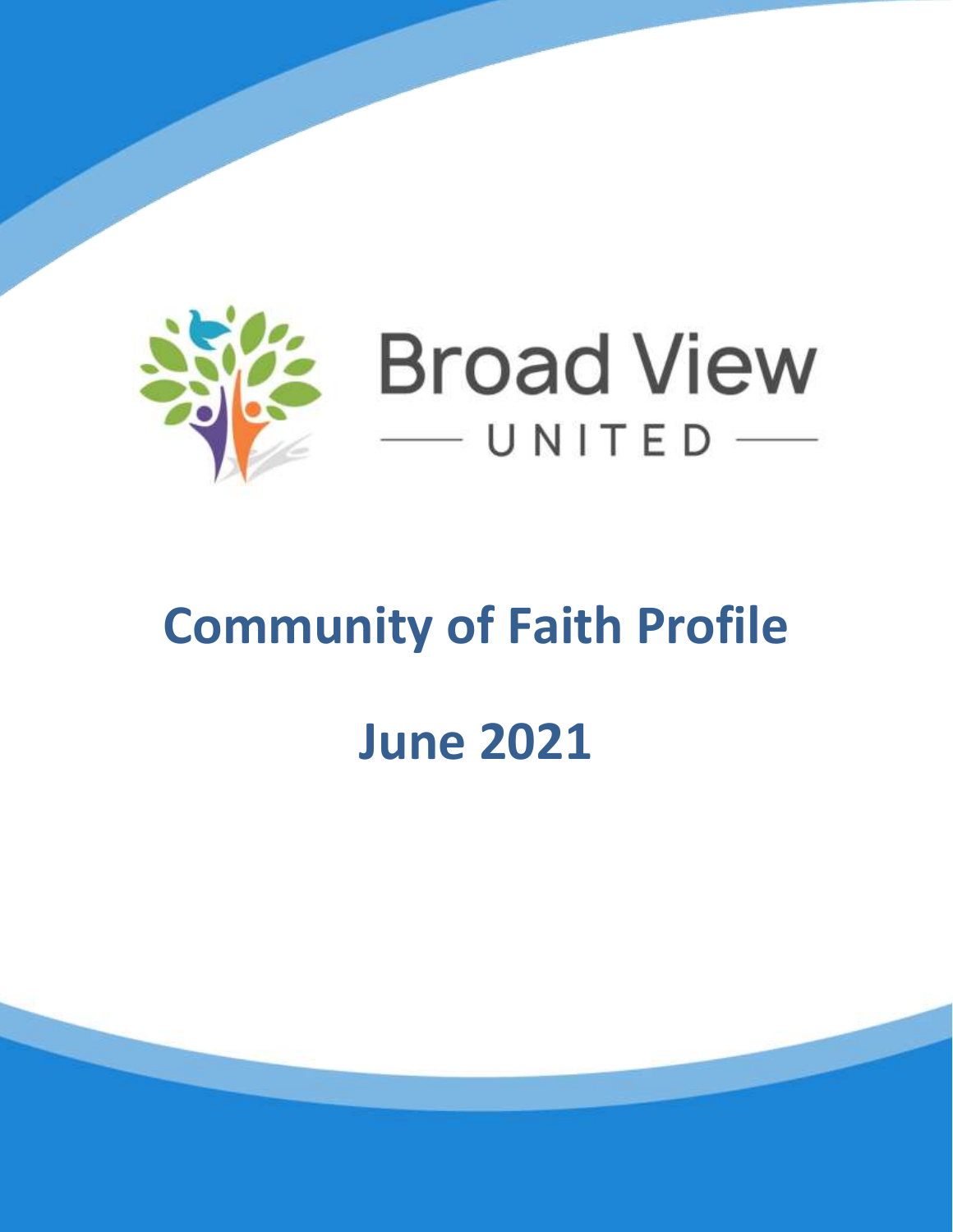# **Table of Contents**

| 1. |      |        |  |
|----|------|--------|--|
|    | 1.1. |        |  |
|    |      | 1.1.1. |  |
|    |      | 1.1.2. |  |
|    |      | 1.1.3. |  |
|    |      | 1.1.4. |  |
|    |      | 1.1.5. |  |
|    | 1.2. |        |  |
|    | 1.3. |        |  |
|    | 1.4. |        |  |
|    | 1.5. |        |  |
|    |      |        |  |
|    |      |        |  |
|    |      |        |  |
|    |      |        |  |
|    |      |        |  |
|    |      |        |  |
|    |      |        |  |
|    |      |        |  |
| 2. |      |        |  |
| 3. |      |        |  |
| 4. |      |        |  |
| 5. |      |        |  |
|    | 5.1. |        |  |
| 6. |      |        |  |
| 7. |      |        |  |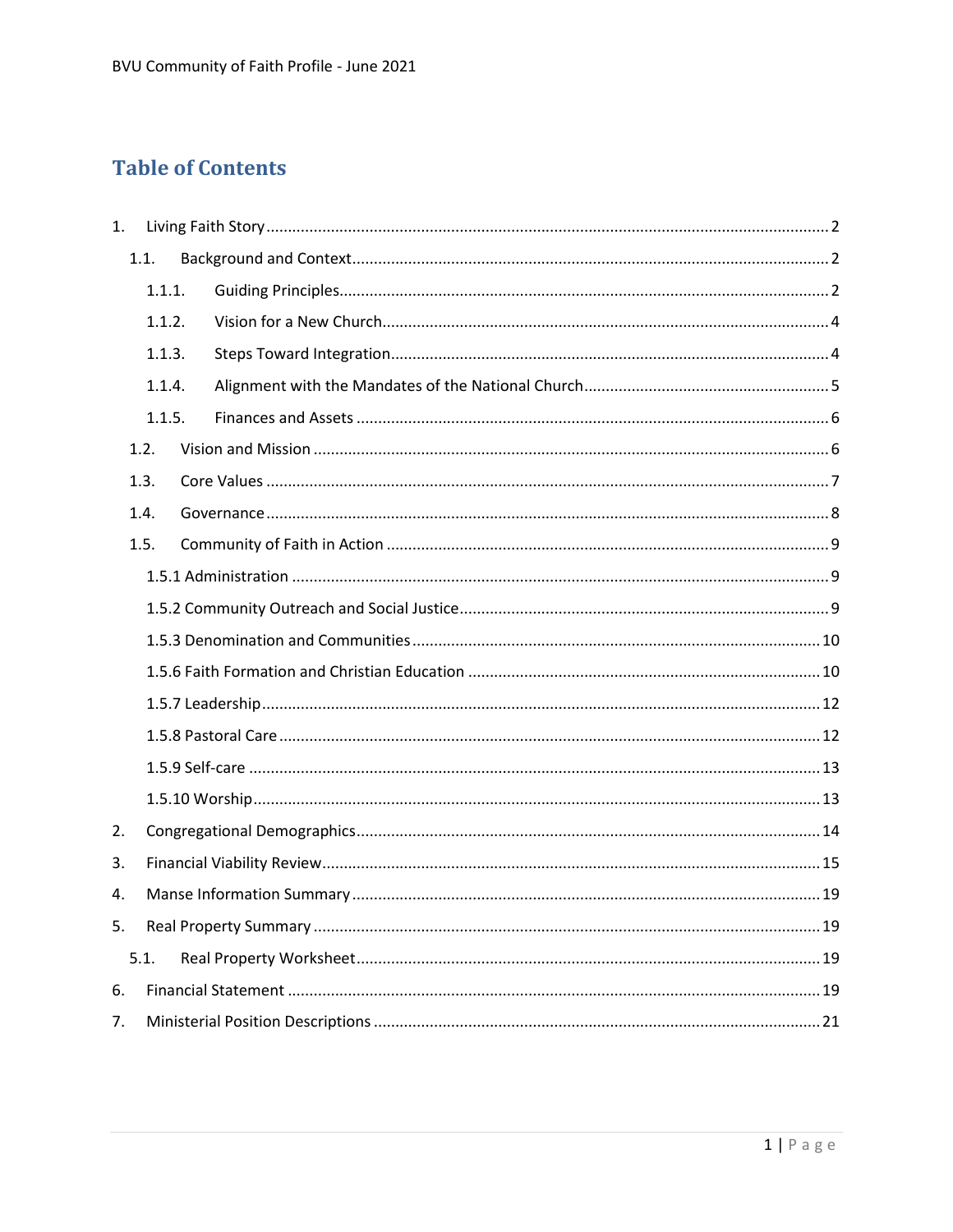# Community of Faith Profile

# <span id="page-2-0"></span>**1. Living Faith Story**

# <span id="page-2-1"></span>**1.1. Background and Context<sup>1</sup>**

Broad View United was established in the spring of 2020 following a multi-year process involving leaders, congregants, and adherents from St. Aidan's United Church and Cadboro Bay United Church. Cadboro Bay United had previously amalgamated with Gordon Head United. The details of the amalgamation process including the guiding principles on which amalgamation was undertaken, the vision for a new church, the steps taken toward integration of the two congregations, the alignment of the new church with the mandates of the National Church, and the financial implications for the amalgamation are outlined in the Amalgamation Report and Proposal. Both congregations voted on the amalgamation proposal in November 2019 and overwhelmingly approved the proposal.

The actions taken throughout the Amalgamation process are an important part of the Broad View United living faith story. The actions taken and the principles these actions are based upon are, in large measure, fundamental to how the church congregation sees itself living out its faith. This section provides a brief summary of a number of the key components of Broad View United's amalgamation story.

#### <span id="page-2-2"></span>**1.1.1. Guiding Principles**

 $\overline{\phantom{a}}$ 

Both congregations recognized from the outset that it was important that the amalgamation process, decisions, and actions be guided by a set of principles while understanding that flexibility be all parties would be required. The principles identified in the 2019 *Amalgamation Proposal*  report (p. 11) were:

**Relationships:** Knowing we are not alone, we will walk gently with each other, finding our way through change and loss, and we will walk with courage, upheld by the knowledge that collectively, our voice for a compassionate and just world is louder and we can do more to serve poor and vulnerable people.

**Worship:** Opportunities for worship will expand and diversify rather than be reduced and absorbed.

**Finances:** We will build upon diverse sources of revenue and income including but not limited to social enterprise, sale of assets, grants/bequests, rentals and donations, in order to create a regenerative economy for our new church. As stewards of these financial assets, our goal will be

<sup>1</sup> See *St. Aidan's United Church & Cadboro Bay/Gordon Head United Church Amalgamation Proposal (November 2019)* for additional details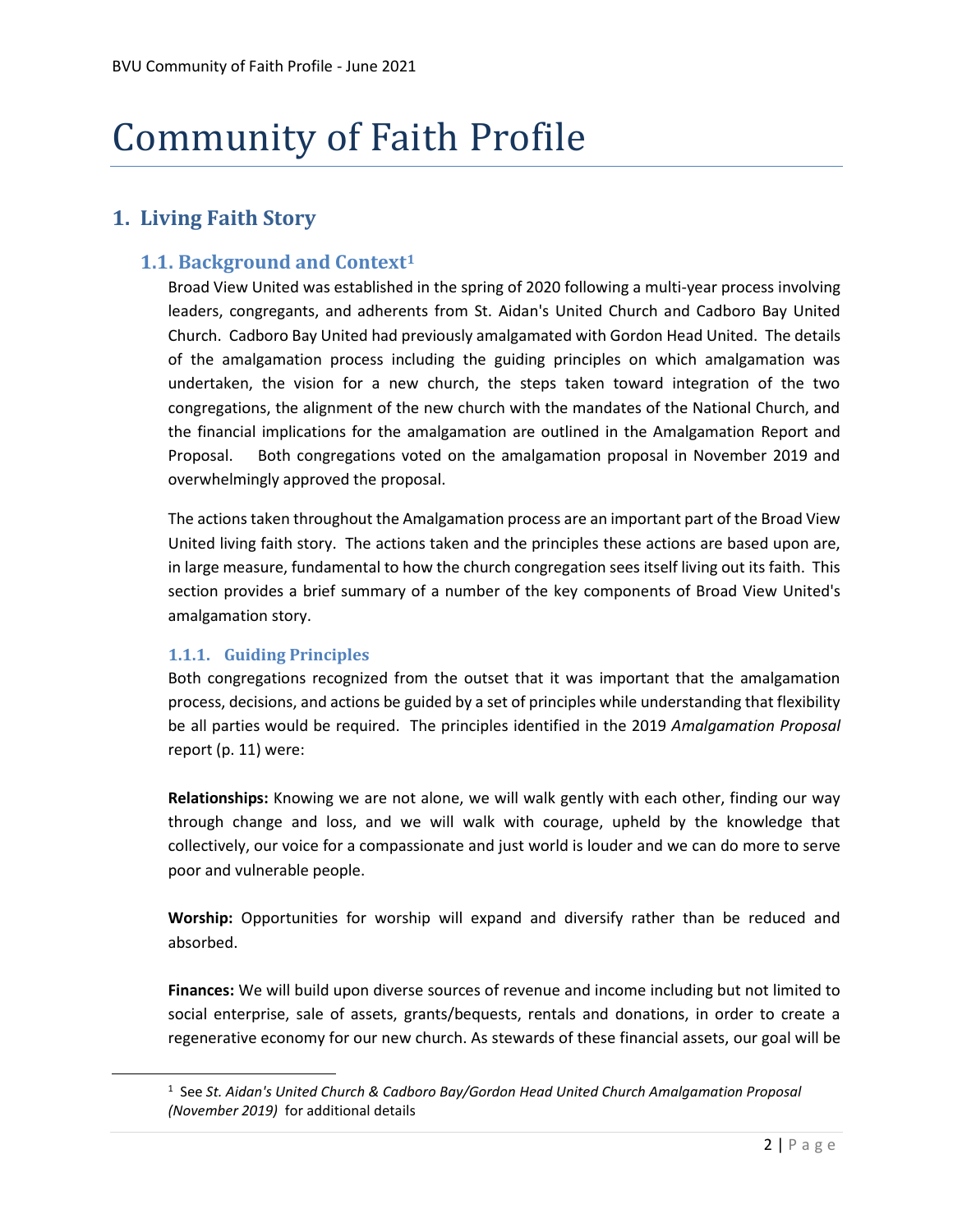$\overline{\phantom{a}}$ 

to secure the future of our new vision, a vision that may require risk-taking and flexibility as well as an awareness of the implications of the global situation. At all times, we will be guided by the need for financial sustainability and resilience.

**Greater Community Engagement:** Our mission will be shaped by engagement with the greater community using the principle of 'adding value to community' by our presence and programs and through our selection of community partners and social enterprises that fit our vision and values. Relationships with community partners will evolve but reciprocity will be our hope and expectation. Engagement with the greater community will also be a goal of an expanded and revitalized on-line platform and presence, recognizing that our vision of church must extend to the digital world where so many of us now live, work and play.

**Building<sup>2</sup> :** Our goal is to permanently relocate to one of our three current sites. Temporarily, we will relocate to one of our sites, allowing us to thoroughly deconstruct and then renovate the permanent site so that it meets the requirements of our new mission in the Saanich region. It will be a new space for everyone, allowing us to give life to the bold vision of our amalgamated community. While professional input will be part of this process, consultation with the congregation will also happen as needed.

**Building Improvements and Non-Essential Maintenance:** All buildings will cease to have improvements and non-essential maintenance done unless to do so would damage structural integrity and/or compromise safety of users.

**Principles of Staffing:** The clergy from each congregation will continue to work for the new church during the 2-3year amalgamation process. Where there are non-ministerial staff redundancies, severance packages will be fair and generous. Because of the nature of our new vision and mission as a regional church, a diverse multifaceted staffing model is likely to evolve; staff job descriptions and responsibilities will likely change throughout the amalgamation process in order to better serve the new church we are creating together.

Principles of Naming<sup>3</sup>: A new name for the new congregation will be chosen and congregational input will be part of the process.

**Principles of Governance:** Because neither of the current governance models being utilized will support our new vision and mission adequately, a new model of policy governance will need to be determined. Professional assistance will be sought in order to create a system of governance

 $<sup>2</sup>$  Since amalgamation a building redesign process has been initiated and the new BVU congregation has</sup> endorsed the redesign of the St. Aidan's site as the permanent home for the congregation and its programs.

<sup>&</sup>lt;sup>3</sup> A naming process was adopted and the name Broad View United was confirmed by the congregation as a part of the amalgamation process.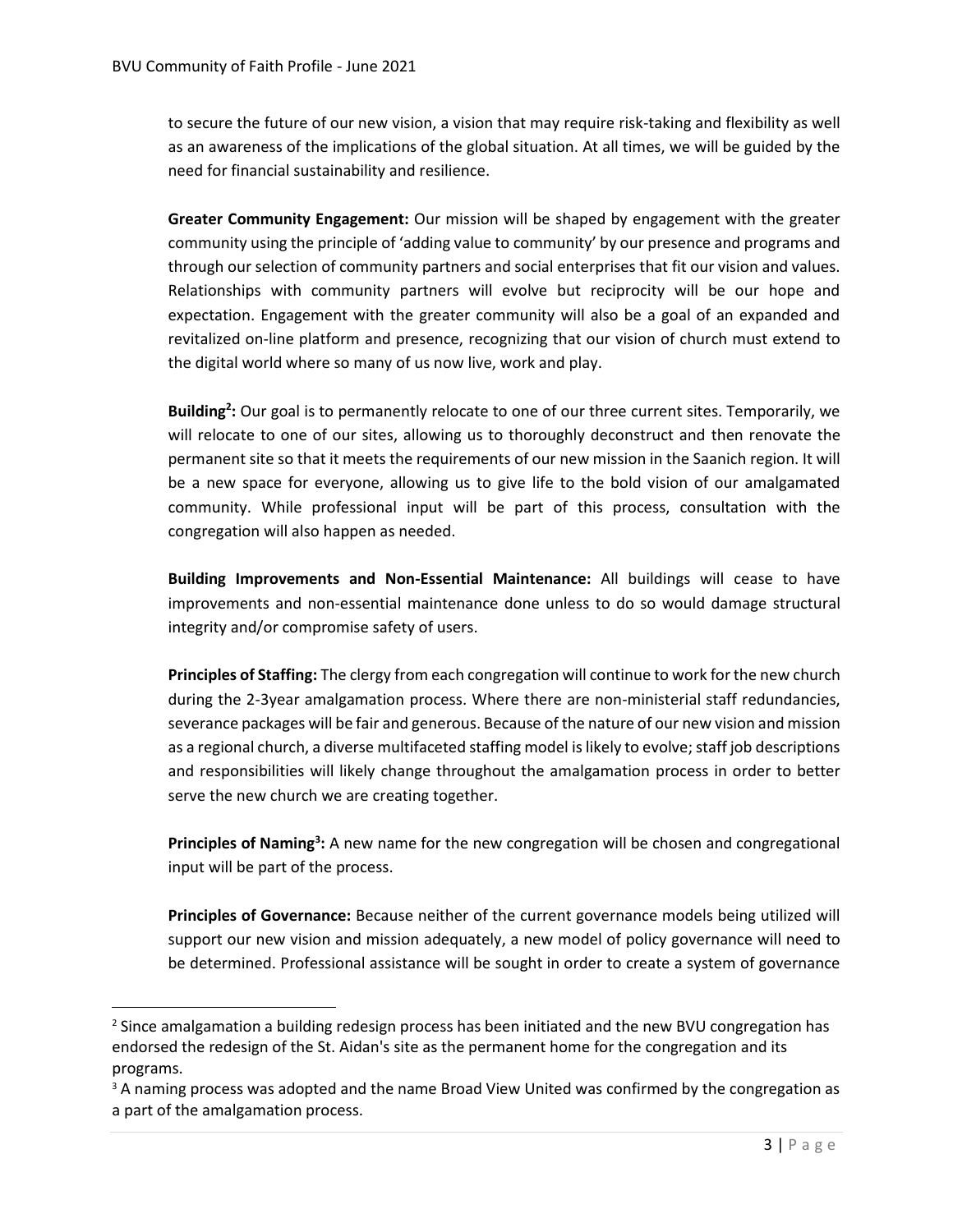that will enable our new church to bring its vision to life- a model that will reflect United Church values and allow us to be flexible, collaborative and decisive in our decision-making style.

#### <span id="page-4-0"></span>**1.1.2. Vision for a New Church**

The vision for the new church was centred on the concept of becoming a regional community of faith and resource for the community. The following statement of vision was included in the 2019 *Amalgamation Proposal* report (p. 13).

**VISION:** Our vision is to become a regional thinking Community of Faith and Resource Centre for a progressive 21<sup>st</sup> Century Christian voice within Saanich and Greater Victoria Region (GVR) that seeks to live into a new model of being church that transcends current United Church practices of ministry and staffing models. In this new model, integration of learnings gleaned across denominational lines and other non- profits; will help shape a dynamic, inclusive and responsive centre that has built into it income streams, strategies of making a difference in peoples and individual lives and the lives of communities, connecting through diverse offerings and ways that take seriously the changing context of our world and its needs.

In this emerging model:

- small group ministry is a foundational structure and core principle.
- an intentional business plan including social enterprise, asset management and community givings are grounded in sustainability.
- an integrated lens of working to become an intercultural church is central
- the calls to the church of the Truth and Reconciliation Commission (TRC) are taken seriously.
- Inclusive and diverse initiatives that meet the needs of a variety of people

We will have the staff, the resources, the vision and the commitment to implement the founding principle of The UCC, that of being a United and a Uniting community of faith that makes a difference.

#### <span id="page-4-1"></span>**1.1.3. Steps Toward Integration**

The St. Aidan's and Cadboro Bay United church congregations took a number of steps over the course of the amalgamation process. In summary these steps were:

- Development of a combined program offering that enabled members of both congregations to enjoy a diverse set of offerings;
- Development of a combined fall stewardship campaign that featured a joint letter and pledge cards;
- Creation of a Joint Council (beginning in 2018) which involved members of both elected councils. The Joint Council met on a semi-regular basis to work toward ways of becoming a single unified church. A joint Project Management Team was also created to make recommendations to the Board;
- Creation of Joint Working Groups leading to a summit of reVision. Working groups included: The Pragmatic Working Group, The Asset Management Working Group and the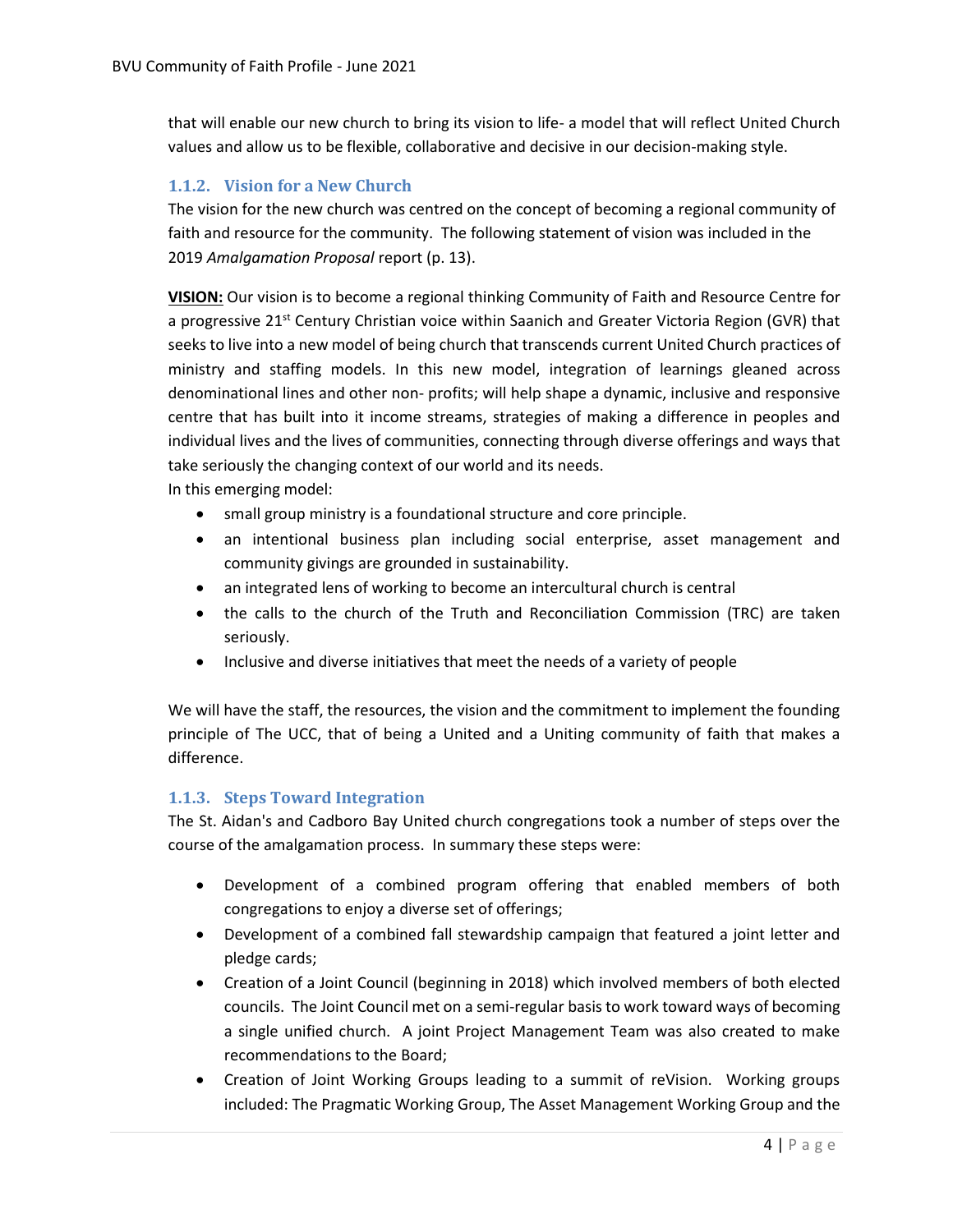Social Enterprise Working Group. Groups had staff and/or consultants working with them to help focus their work.

- The development of a Joint Social Enterprise venture which, after internal discussion among the working groups, Boards of the two congregations, and the National Church resulted in an investment in the JUST LIKE FAMILY franchise;
- On-going congregational gatherings were held over during the amalgamation process to foster a sense of community between the members of the two congregations;
- A joint family camp/retreat was held in 2018 and 2019 which provided members with a weekend of programming and relationship building; and
- Co-sponsoring a Palestinian refugee family.

#### <span id="page-5-0"></span>**1.1.4. Alignment with the Mandates of the National Church**

**Intercultural:** St Aidan's has been ahead of the curve in the contracting with Julie Ng and beginning the work at integrating folks into the life and work of the church. CBUC has engaged wholeheartedly and going forward as an amalgamated community of faith, we will make this aspect of what it means to be a diverse community a new priority. Like the national church, we will use this lens to evaluate what we are doing, decisions we are making and leadership we are asking to sit at the table as we move forward. In our new staffing model, intercultural ministry will have an important function and we will seek to align ourselves with the national church strategy on this. We have the foundation on which to build.

**Reconciliation:** The calls to the church emerged from a process of discernment by the Indigenous church as The United Church of Canada as a whole looked for a way forward, following the Truth and Reconciliation Commission's Calls to Action. Under the guidance of the Aboriginal Ministries Council (now the National Indigenous Council), the Caretakers of Our Indigenous Circle, a group of Indigenous leaders from across The United Church of Canada, gathered throughout 2016 and 2017 and gave oversight to consultations with Indigenous communities of faith during that same period. Calls to the church were the result of these conversations. Calls to the church articulated the Indigenous Church's vision for the ongoing development of Indigenous Peoples' mission and ministry and communities of faith within The United Church of Canada. The calls outline pathways for the whole church to continue to walk in the Spirit of Christ toward justice, healing, and reconciliation.

There are many recommendations, some of them specific to the work of the National Church and some of them related to the everyday work of communities of faith. Many of them are about relationship building and about decolonizing our theology, language and way of being. These are important steps that CBUC has been on the leading edge in what was Victoria Presbytery. We again have a foundation on which to build. One of the calls to the church in this document is a sharing of wealth when land sales and transfers take place. This has been affirmed also by the region and we will faithfully need to engage this as we leverage our property assets if we want the land acknowledgements we make each Sunday to remain authentic.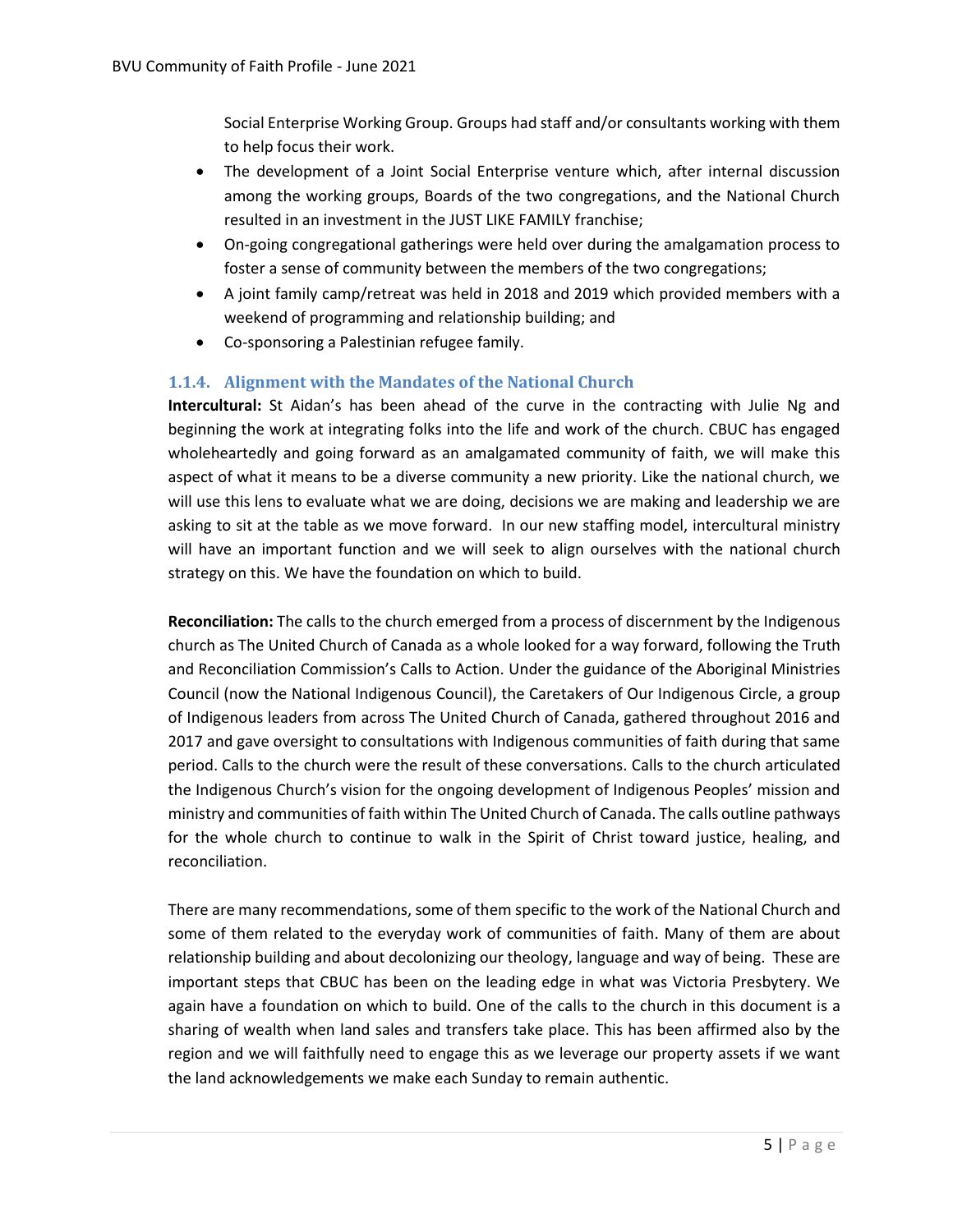#### <span id="page-6-0"></span>**1.1.5. Finances and Assets**

The following estimates of assets and the financial health of the two congregations were provided in the Amalgamation Report.

#### **Land and Buildings**

Professional appraisers have valued our properties as follows:

St. Aidan's \$3,000,000 (May 2019) Cadboro Bay \$2,200,000 (March 2016) Gordon Head \$1,800,000(March 2016)

All properties are zoned "assembly" which allows churches, schools, daycares, libraries, recreation facilities and similar purposes. This is the typical zoning for church properties. Within this zoning we could expand/redevelop an existing property for church use.

#### **Financial Investments**

In addition to real property assets, our congregations have financial assets as at Dec. 31, 2018 of approximately:

St. Aidan's: \$258,000+ Cadboro Bay:  $$250,000 - ($200,000$  of which is held by the Cadboro Bay United Church Foundation)

#### **Additional sources of revenue**

Both congregations have an annual operating budget of approximately \$500,000 per year for a total of \$1M.

# <span id="page-6-1"></span>**1.2. Vision and Mission<sup>4</sup>**

An important part of the amalgamation involved developing a governance framework for the new Broad View United church. Thisincluded the creation of a vision and mission for the newly amalgamated congregation.

The following vision and mission are central to the way that the congregation puts its collective faith in the teachings of Jesus into action.

#### **Vision:**

Our role is to be an agent of transformation and a fresh expression of progressive Christian faith.

#### **Mission:**

l

We will accomplish our vision by being a compassionate, cohesive and engaged community of

<sup>&</sup>lt;sup>4</sup> see Annual Report (Appendix B - BVU Governance Framework - Introduction p. 1)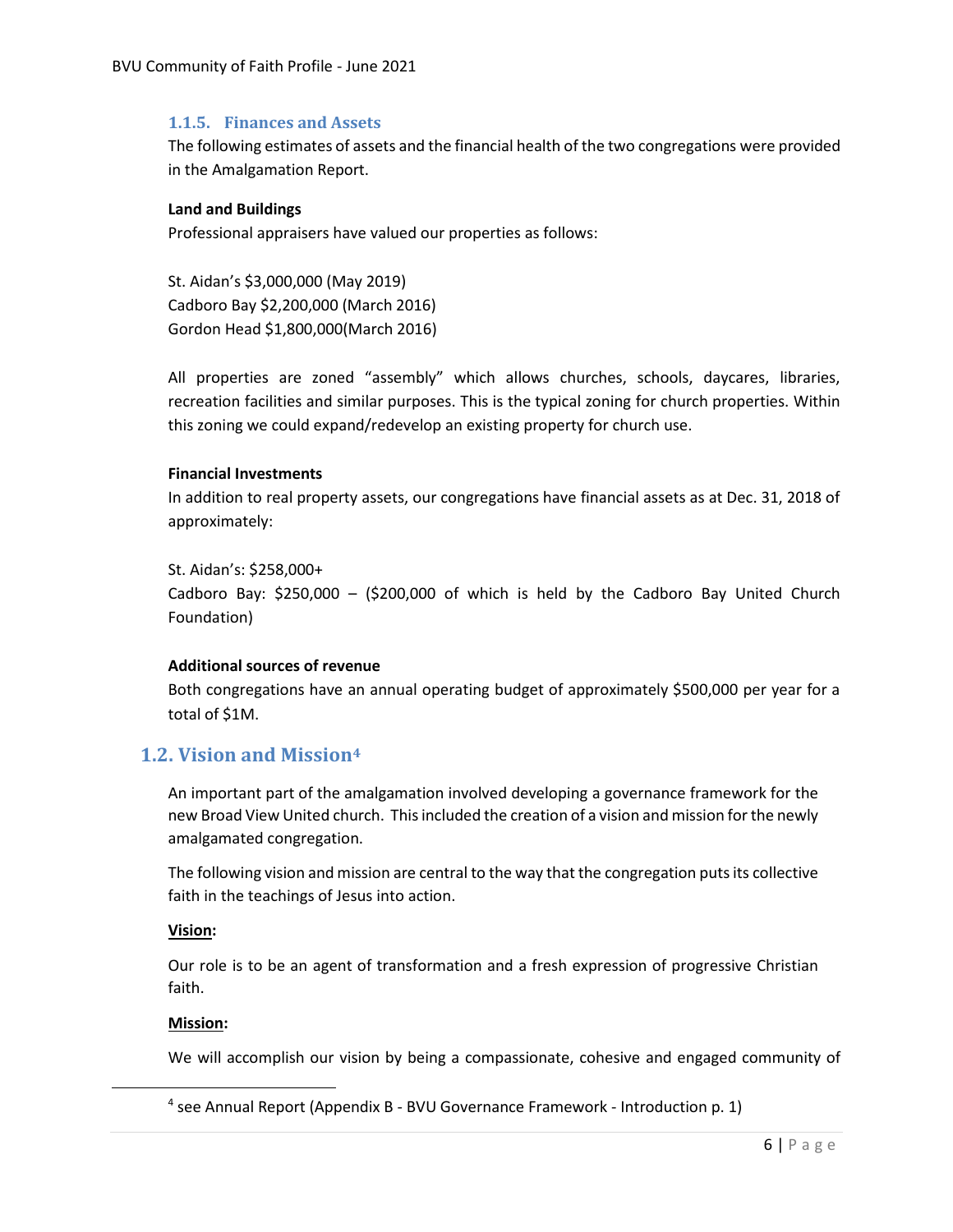<span id="page-7-0"></span>faith and resource centre for a progressive Christian voice.

# **1.3. Core Values<sup>5</sup>**

 $\overline{\phantom{a}}$ 

**Our core values as inspired by the teachings of Jesus and affirmed by this community are:**

- 1. **Progressiveness:** Aligning ourselves with a progressive Christian theology and voice that embraces diversity and emphasizes social justice.
	- **Transformative:** Making a positive difference in the lives of people, communities and the world by working for transformation through love, compassion and generosity.
	- **Innovative:** Modeling ways of "being church" that provide multiple and diverse entry points to involvement and service, and that build alternative models of funding to ensure the financial sustainability of the church for future generations.
	- **Responsive:** Being forward thinking, responsive to changing conditions, and adapting as necessary in order to remain effective and relevant.

2. **Integrity:** Walking the talk in everything we do.

- **Safe and Welcoming (Inclusive)**: Becoming a safe place that welcomes and engages with groups and individuals, both those in the mainstream and those on the margins.
- **Accessible**: Being an open hearted and accessible place for people with differing physical and mental abilities.
- **Sustainability**: Protecting and restoring the integrity of our earth, valuing all living things, and laying the foundations that will enable current and future generations to thrive.
- **Interculturalism:** Embracing and reflecting the diverse communities we live in and seek to serve, while respecting each other's differences.
- **Reconciliation:** Building relationships with Indigenous peoples and communities, and working to decolonize language, theology and ways of being.
- **Affirming:** Providing safe spaces for individuals of all gender identities and sexual orientations (LGBTQ2S+).

3. **Connectedness**: Building strong connections and shared values with others.

- **Relationships:** Acknowledging that the sacred and holy are present and made manifest in every relationship.
- **Partnerships**: Working in partnership with community organizations, social enterprises, neighbourhoods and local governments to address economic, social and ecological issues.
- **Youth Engagement**: Creating connections with children, youth, and young adults that empower them to actively shape our common future.

<sup>&</sup>lt;sup>5</sup> see Annual Report (Appendix B - BVU Governance Framework - Introduction p. 1)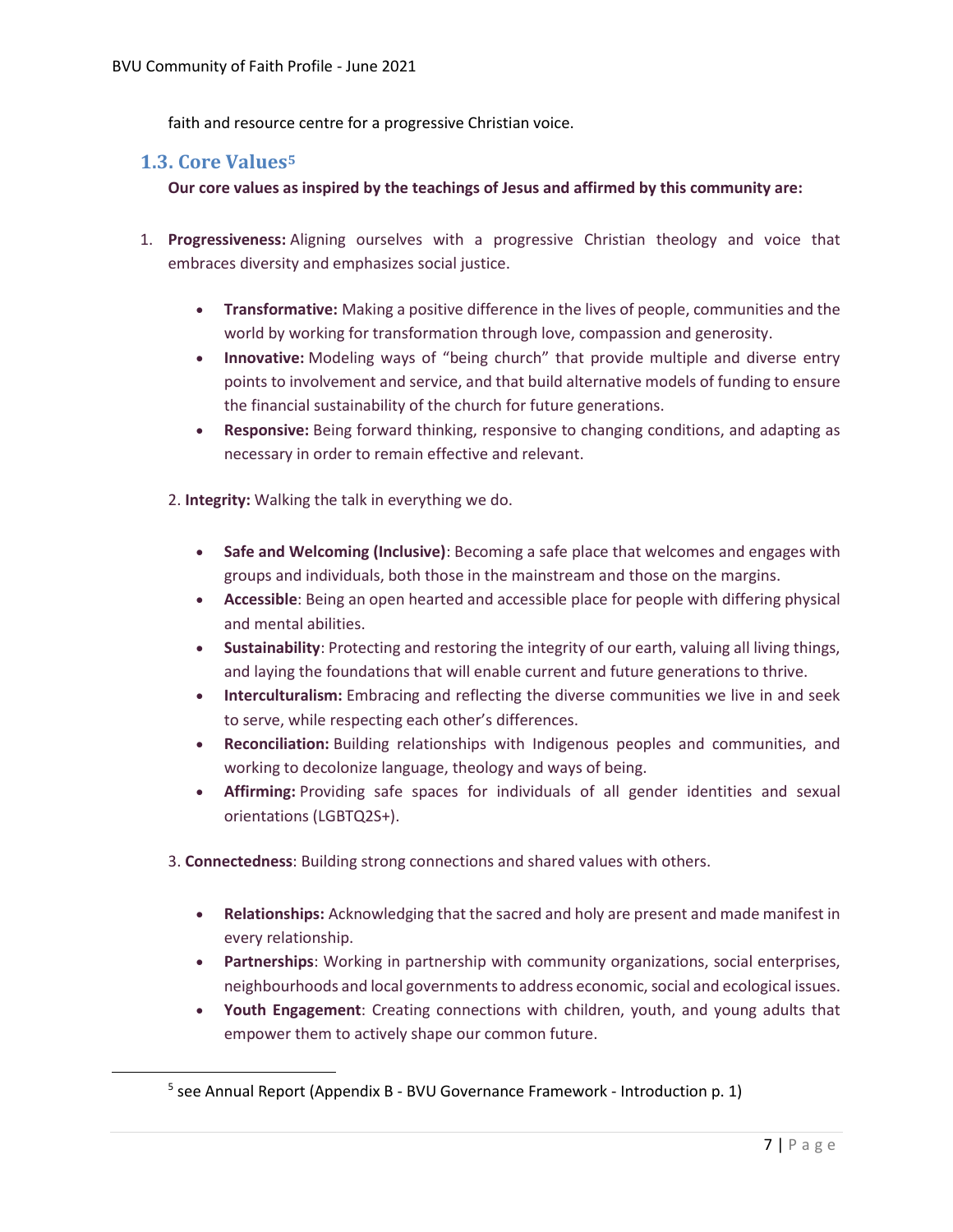- **Growing Church Community:** Fostering connected, meaningful and deep relationships through small groups and spiritual practices.
- **Combating Social Isolation:** Building community around shared passions and interests, and providing safe spaces for people to gather, dialogue, learn from and explore differences.

# <span id="page-8-0"></span>**1.4. Governance<sup>6</sup>**

 $\overline{\phantom{a}}$ 

Broad View United has adopted a governance approach and framework that is based on a policy governance models which are used by numerous non-profit Boards throughout North America. These policy frameworks are designed to empower boards of directors to fulfill their obligation of accountability for the organizations they govern. The models also enable boards to focus on the larger issues, to delegate with clarity, to control management's job without meddling, to rigorously evaluate the accomplishment of the organization; to truly lead its organization. To arrive at a model that works best for its situation, Broad View has employed the services of a professional consultant who works with non-profits to create a governance model and governance policies that will help focus the work of the board and the congregation in the years to come.

The most critical step to creating a board governance framework is to ensure that the model supports the overall vision and mission of Broad View United. In this case, this means ensuring that we adopt a model that allows for the creation of a dynamic, inclusive and responsive centre where everyone is welcome.

BVU's governance framework and policies have been approved by its Board and are outlined in a document which includes the following sections:

- Board Structure and Responsibilities (including authority and accountability as described later in this section);
- Board Members (including board member eligibility and responsibilities);
- Board Member Conduct (including a code of conduct and policies related to conflict of interest, confidentiality, and violence and harassment);
- Role of the Officers of the Board (including roles and responsibilities of the four table officers);
- Executive Authority (including delegation to the co-lead ministers, appointment and dismissal, and lead minister performance reviews. Additional details are described later in this section;
- Committees and Teams (including terms of reference); and
- Board Management (including decision-making and self-evaluation).

As noted above, Broad View United has also adopted a framework of decision-making authority. This framework outlines the authorities that flow from the co-lead ministers regarding the oversight of

<sup>6</sup> See *Broad View United Governance Policies (May 1, 2021).* See also the *2020 Broad View United Annual Report.*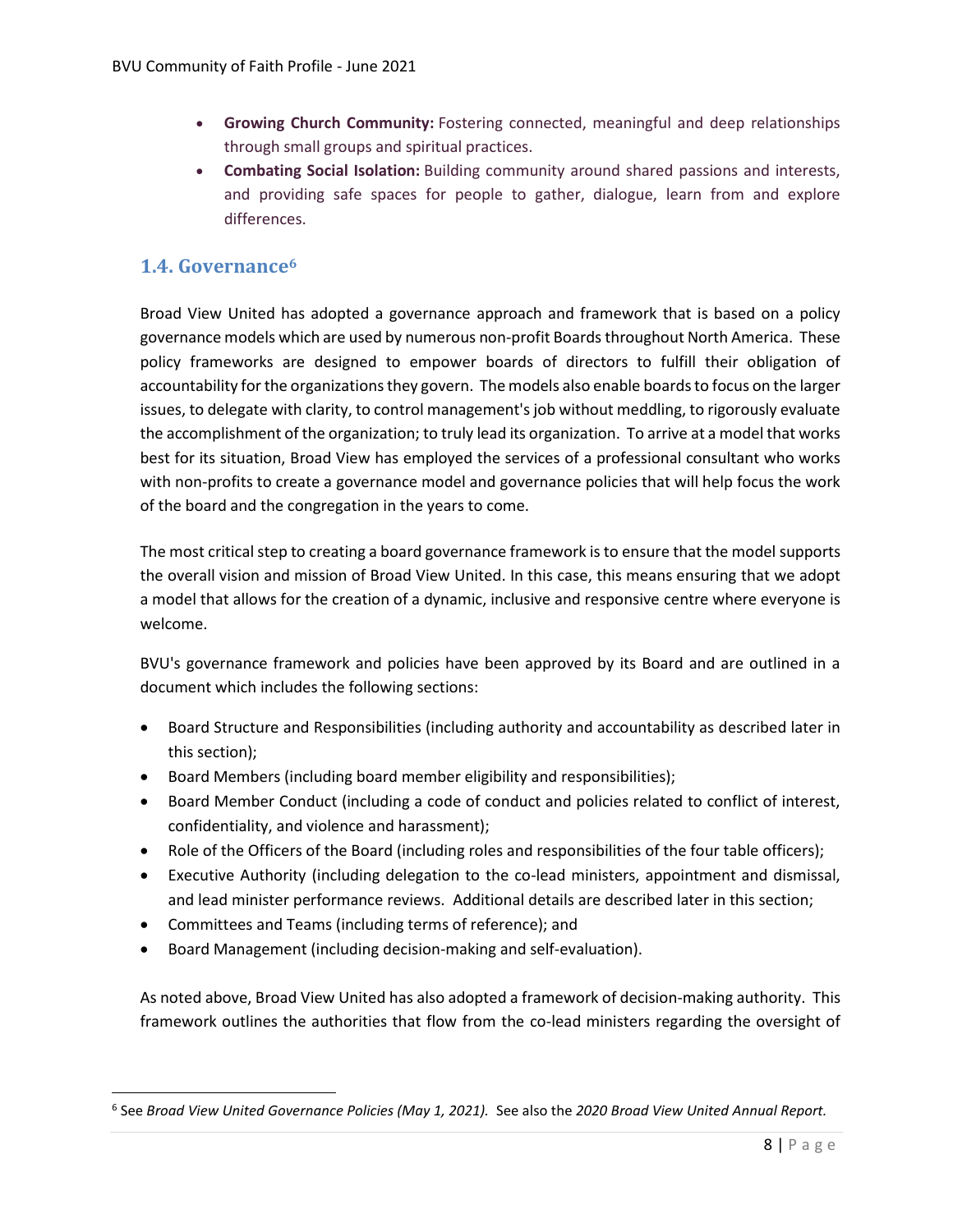church operations and staff. An example of how the framework operates in practice<sup>7</sup> has been developed for the building re-design process that is currently underway.

# <span id="page-9-0"></span>**1.5. Community of Faith in Action**

The following sections have been taken from the 2020 BVU Annual Report<sup>8</sup>.

#### <span id="page-9-1"></span>**1.5.1 Administration**

Broad View United has adopted a governance approach and framework that is based on the Carver Policy Governance® Model which is used by numerous non-profit Boards throughout North America. This policy framework is designed to "empower boards of directors to fulfill their obligation of accountability for the organizations they govern. The model enables the board to focus on the larger issues, to delegate with clarity, to control management's job without meddling, to rigorously evaluate the accomplishment of the organization; to truly lead its organization." 9

#### <span id="page-9-2"></span>**1.5.2 Community Outreach and Social Justice**

**Just Like Family Social Enterprise:** It's been just over a year since Broad View United's first social enterprise, Just Like Family Home Care, began offering services to the community of Southern Vancouver Island. In August 2019, the Joint Council for St. Aidan's and Cadboro Bay United appointed Sarah Bowder, Wanda Walker and Kathryn Clinton, to form a board to oversee the operations of the Just Like Family Home Care franchise along with board advisors Mark Green, Cheryl Black and Scott Morrice. The board hired a Community Health Director in late November 2020 and the first client was seen in early January 2020.

It's been a year of growth and challenge for both the staff and the board. As of January2021we had over 30 clients, over 30 caregivers and 3 full time staff. In June 2020, we purchased the Just Like Family franchise for Northern Vancouver Island and the Gulf Islands and began recruiting clients for entire island. As of the business year end of August 30, 2020, the enterprise was close to breaking even. We estimate a profit of \$50,000 for the year end of August 30, 2021.

Our staff under the leadership of CEO, Sarah Bowder, has done an outstanding job of navigating the challenges that came along with starting a new business and the issues that arose due to the pandemic. We are grateful to have such dedicated and caring staff that have gone above and beyond to meet the needs of clients during such a stressful time.

We are also grateful for the support received from United Church of Canada Edge Ministries that encourages innovative and creative ministry projects such as ours.

 $\overline{a}$ 

<sup>7</sup> See the *Decision Making Authority* framework as approved by the BVU Board (May 2021)

<sup>&</sup>lt;sup>8</sup> See Broad View United 2020 Annual Report (Appendix B)

<sup>&</sup>lt;sup>9</sup> See **The Policy Governance® Model - [an Overview \(carvergovernance.com\)](https://www.carvergovernance.com/model.htm)**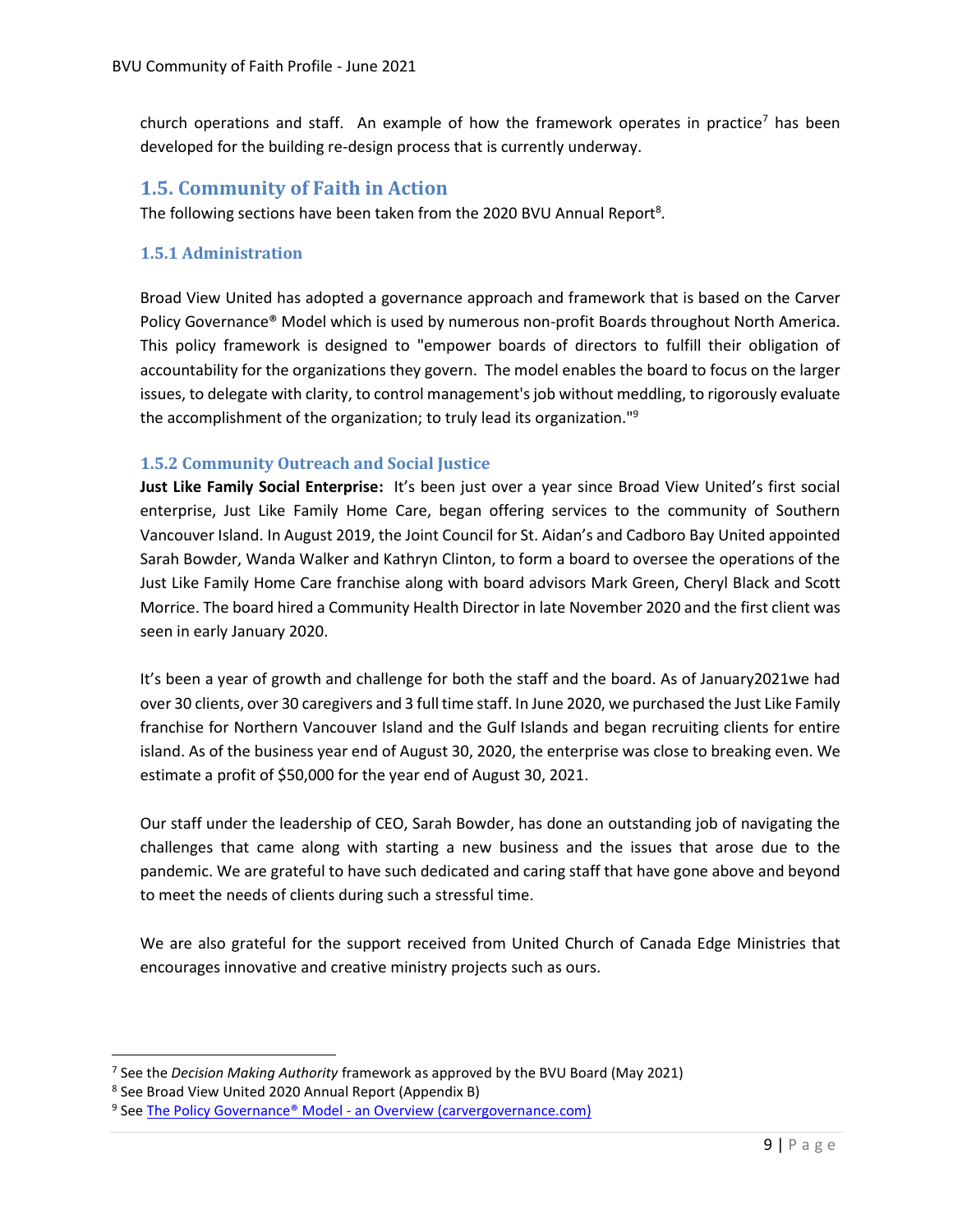**Thrift Store reconfiguration:** The arrival of COVID saw the Thrift Store closed and volunteers safely staying at home. Sylvia Campbell had retired, as had co-founder Patsy Osselton, with the thanks and gratitude of all. Two changes were envisioned for the Thrift Store: one was organizational and one was physical space. Recognizing the trends in volunteering as well as the models of social enterprise organizations a Board was set up and the decision made to hire a dedicated manager to guide the next stage of development of the Thrift Store. Today we are pleased to have Samantha Lawrence and Katy Smith, two young moms, steering the Thrift Store into the future. As well, during the COVID closure, we took the opportunity to renovate and re-organize the physical layout of the space. This involved untold hours of work by volunteers moving, sorting, culling, and collecting merchandise. A transition team, in support of the managers, assisted, project manager Marilyn Poutanen, in the redesign and guided the volunteers in reassembling a fresh, bright and spacious thrift store. The store reopened in January and it is a happy enterprise for all concerned.

#### <span id="page-10-0"></span>**1.5.3 Denomination and Communities**

BVU's core values stress the importance of connectedness. This is expressed as:

Building strong connections and shared values with others.

- **Relationships:** Acknowledging that the sacred and holy are present and made manifest in every relationship.
- **Partnerships**: Working in partnership with community organizations, social enterprises, neighbourhoods and local governments to address economic, social and ecological issues.
- **Youth Engagement**: Creating connections with children, youth, and young adults that empower them to actively shape our common future.
- **Growing Church Community:** Fostering connected, meaningful and deep relationships through small groups and spiritual practices.
- **Combating Social Isolation:** Building community around shared passions and interests, and providing safe spaces for people to gather, dialogue, learn from and explore differences.

The value of connectedness is being put into action through the building re-design process. The redesign features the creation of a community 'hub' and a commons area that will be open to the community and allow the church and wider community to engage in a wide range of program and activity offerings.

#### <span id="page-10-1"></span>**1.5.6 Faith Formation and Christian Education**

**Small Group Core Team and Establishment of Small Group Ministry:** The Small Group Core Team formed in late 2019 in preparation to launch our New Small Group Ministry at Broad View United. We are blessed with the wisdom, passion and dedication of four members on the Core Team and a total of twelve facilitators who have stepped up to lead our groups. The Facilitator training occurred the weekend just prior to the pandemic in mid March, thus pivoting was again called upon, as from the get go groups could not meet in person.

In addition, Healing Pathway has been a strong program in both congregations and amalgamated their resources in 2018. During the pandemic it moved to online monthly meetings. Distant healing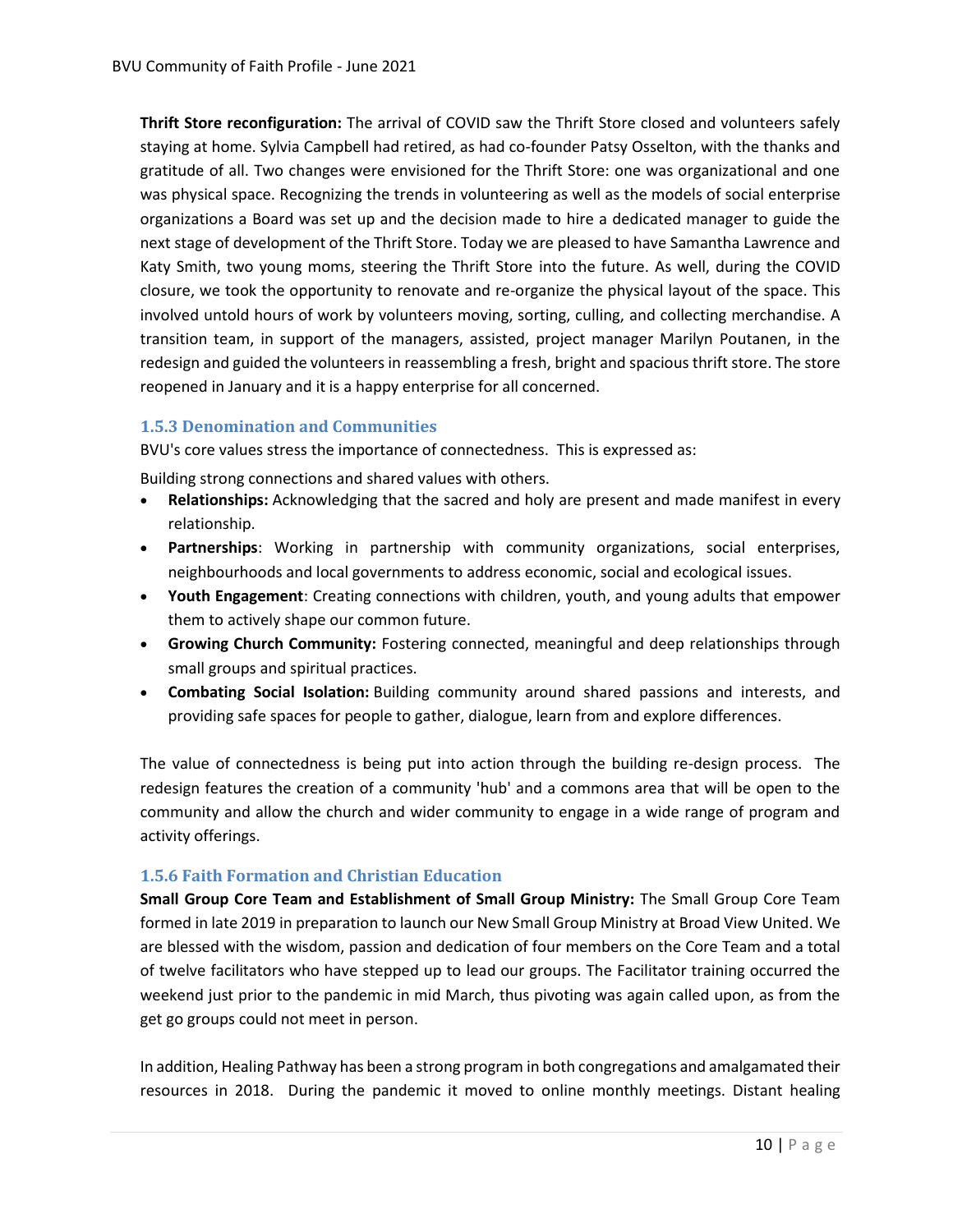treatments have been offered weekly throughout the pandemic with bookings being made through the Arbutus site office. It is the intention of this ministry to return to "on hands" healing when permitted.

A total of eight small groups are now in existence comprising of 70 congregants. All groups connect and deepen relationships through spiritual friendship and care, learning and study, spiritual practices and once we are able ---outreach and community connection. As we emerge from the pandemic in 2021, our plan is to add a group at Berwick Lodge, an LGBTQ2S+ group (once leadership is secured) and several others that will either meet in folks' homes or at one of our sites.

Currently, most small groups meet monthly while others more frequently. Small group facilitators also gather monthly to share their wisdom and learnings as well as to encourage one another in this new venture. Many of the groups participated in one of the Three Lenten Studies made available to congregants.

Those who are in a small group are appreciating the value of spiritual connection and getting to know one another within a climate that is nourishing, encouraging and respectful of a variety of viewpoints and faith expressions.

**Children, Youth and Young Adults pivoting:** Programming for all ages shifted to online primarily with a small exception during the fall. For many of our children and youth this has been a challenge since so much of their other life and schooling has also shifted online and there was fatigue in not wanting to engage in this way on weekends as well. As part of the pivot, monthly Faith@Home kits have been created by Pat McKay in partnership with the PMR and distributed to our families each month. As well, our family ministry co-ordinator Pat McKay has created a virtual classroom for each month that children and their parents can explore that has stories, activities and videos that complement the kits. Opportunities to connect have also been provided by phone calls, emails and one socially distanced picnic this summer.

Our Young Adults group has continued to meet twice a month online for check ins and discussion. While the time together keeps everyone connected, the desire to be face to face remains strong as online fatigue is again an issue with most of this group either doing all their school or work online. This group has its own BVU Young Adult Facebook group and communicate using a variety of technologies.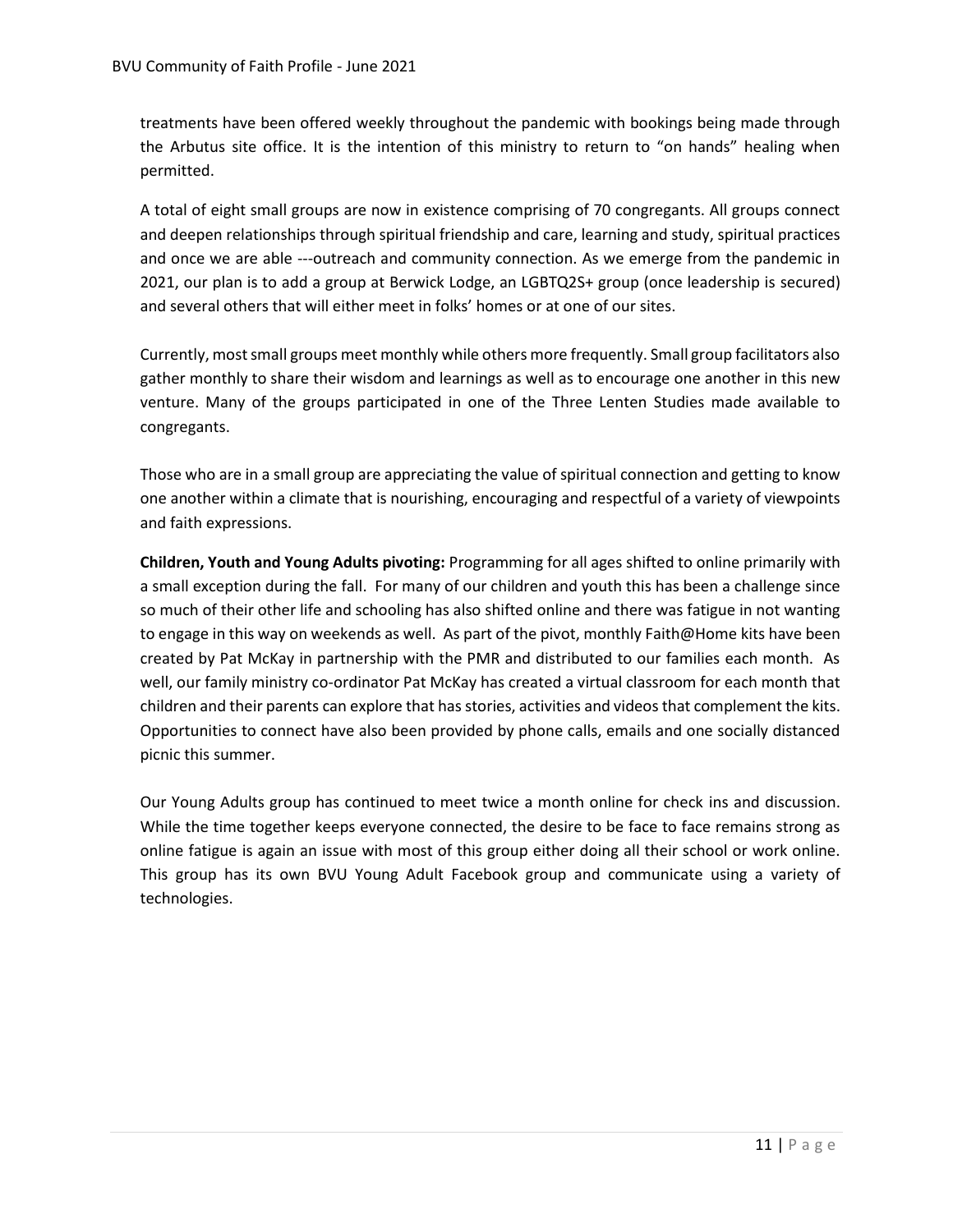#### **Intercultural Programming**

With a vision to reflect our values of being an open and welcoming community of faith, and the understanding of the high ratio of immigrants in BC and the CRD region (27% and 18% respectively according to ICA), the focus of IPaB aims to connect the newcomers to the local community:

- 1. By introducing the local culture through the welcoming and supporting actions of the BVU community
- 2. To improve the awareness and understanding on the diverse backgrounds of the newcomers in our society among the BVU community Therefore, three programs were developed:

Weekly ICaB – BE (Intercultural Conversations at BVU – Basic English)

• Provide conversation opportunities to newcomers who look to improve their English conversation skills, and to improve their engagement and involvement in the local community.

Bi-weekly ICaB – BM (Intercultural Conversations at BVU – Business Mentoring)

- For the BVU community to show hospitality and support to the newcomers through their sharing of personal insights and work experience
- For the young adults and international students who are looking to get settled and form their home in Canada

Monthly IWaB (Intercultural Workshop at BVU)

• An opportunity for settlers of different times to engage and integrate with each other through themed topics to deepen understanding of the differences in the local community.

**Other Program Offerings:** During the current COVID-19 pandemic, Broad View United has also offered a number of opportunities for congregants to come together virtually. The offerings have included but were not limited to Bible study, meditation groups, an anti-racism study group, book study groups, and movie nights. These offerings provided a way for various members of the congregation to remain connected during a time when many were isolated and potentially detached from the regular life of the congregation.

#### <span id="page-12-0"></span>**1.5.7 Leadership**

Broad View United is a religious institution in which spiritual considerations permeate all aspects of the employment relationship and govern the selection process. Persons working in every position serve as ambassadors for the sincerely held values of Broad View United. Our vision is to be an agent of transformation and a fresh expression of progressive Christian faith.

#### <span id="page-12-1"></span>**1.5.8 Pastoral Care**

**Congregational Care Team:** The Congregational Care Team was formed in 2020 based on the firm foundation honed from the two founding pastoral care teams. Early meetings were spent getting to know each other, and coming to understand and appreciate our similarities and differences in how we have walked beside, cared for and nurtured congregants in times of challenges, sorrows, joys and life transitions. We have learned to pivot our pastoral care via phone calls, emails and cards, as inperson visits were prohibited. Our energy and passion were largely directed to two projects: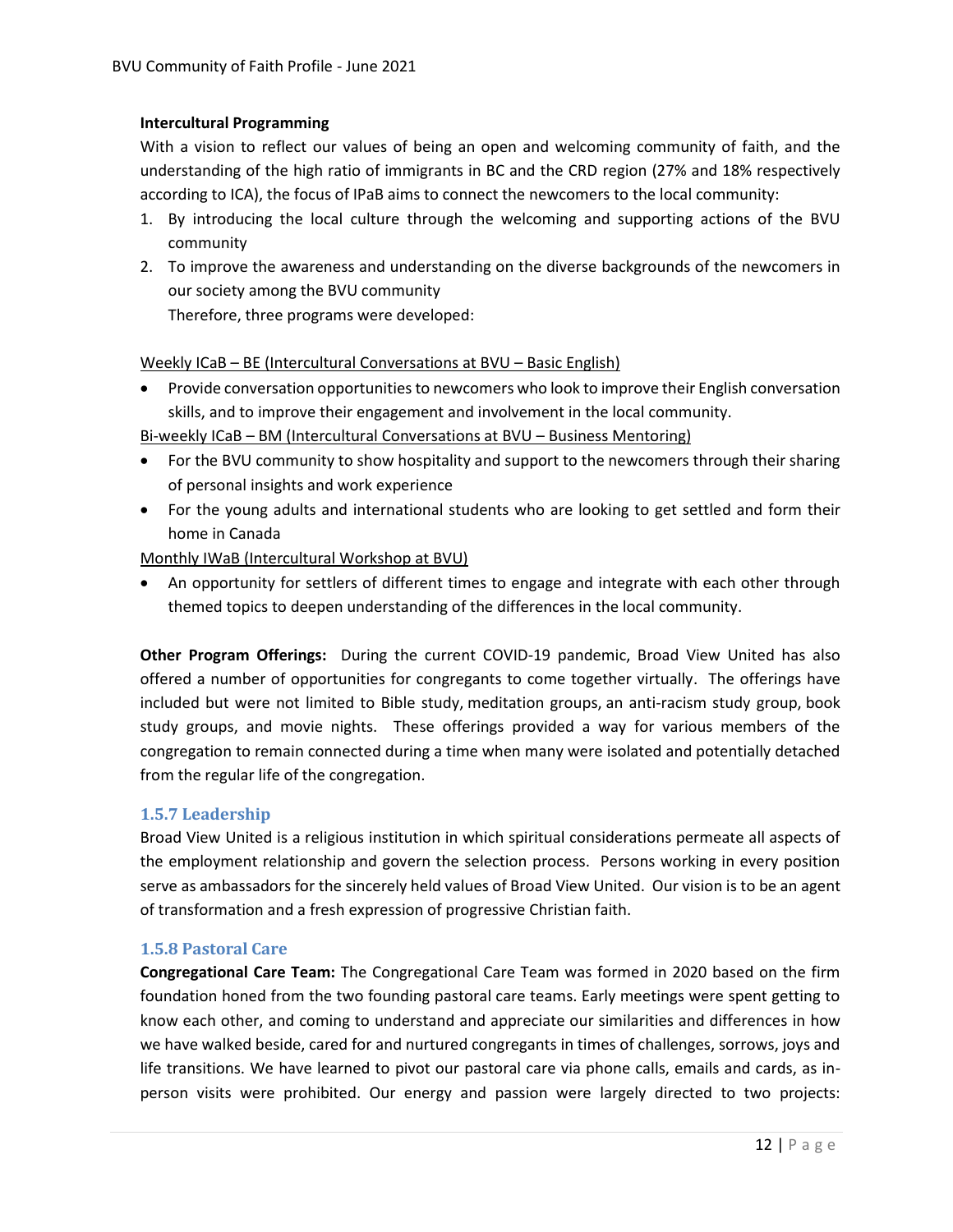organizing Christmas poinsettias and Easter greetings to those (for whom we were aware) are more isolated, or in need of extra TLC.

#### <span id="page-13-0"></span>**1.5.9 Self-care**

Self-care is perhaps one of the most challenging aspects of life within the church community. During the current COVID-19 health crisis this has been particularly true for everyone associated with Broad View United. Early in the pandemic, as it became clear that in-person gathering was not going to be permitted and BVU shifted its worship and other program offerings to a virtual environment, the Board encouraged its ministerial staff to take its weekly breaks on the weekends and encouraged them to rest, relax and focus on the world around them. This message was also delivered through many Sunday service messages to congregants as well. Recognizing that everyone has limits (physical, emotional, spiritual) and that we all need times to become refreshed is an important value of the BVU congregation and its leadership.

In addition, Ministry personnel are expected to monitor their own self care by taking their weekly days off, regular holidays and study leave. A provision for sick days and mental health days are contained in the BVU human resources policy and all staff are encouraged to make use of the resources and supports available to them. The benefits package of the UCC contains EAP provisions and staff are encouraged to access these where needed. Time is also made available in regular staff meetings for staff to check in with one another and share how they are doing personally. In addition to BVU leave policy the ministers are entitled to all leave as per the United Church Canada Manual.

#### <span id="page-13-1"></span>**1.5.10 Worship**

When the COVID-19 health crisis struck, worship at BVU immediately went online with lots of trial and error in adapting and using technology. While the plan had been to incorporate live streaming as a part of the new platform for worship after the renovations were complete and equipment bought and staffing hired, the push to online was abrupt but necessary. All the staff and musicians were incredibly flexible and gracious as we entered a really steep learning curve to putting a service online. Adaptations to format, length, editing, sound, timelines etc were all part of what it meant to put worship online. The worship team helped provide feedback and suggestions and keep the backgrounds alive and appropriate. We purchased some new equipment and used a few communication consultants along the way while we set the ground for hiring in the new year.

Throughout we have maintained our commitment to two different styles of worship and each has learned to pivot in different ways to meet the needs of those who watch and attend weekly. Special services like Blue Christmas were also offered in a different format again.

We experimented with a new format called Virtual Church and it was well received. For Christmas Eve, we provided both online opportunities as well as a drive-in experience for those who wished to come and be together safely in their cars but still in community. Feedback was positive and all the many volunteers who helped out felt it was meaningful for them and those who attended.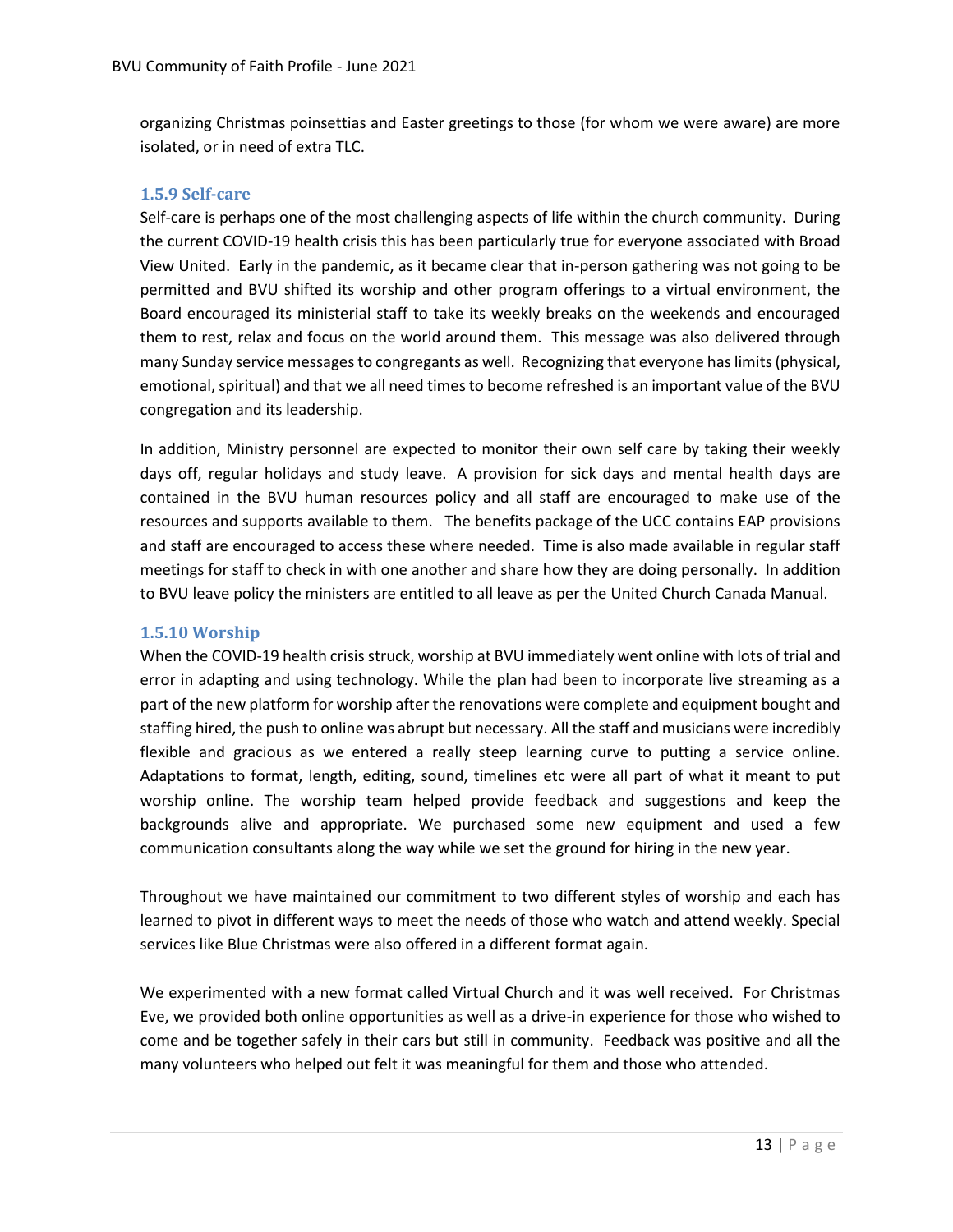# <span id="page-14-0"></span>**2. Congregational Demographics**

The following is a summary of demographic data for the BVU congregation for 2020/21: Age distribution of BVU members and adherents is as follows:

- o 80+ = 20%
- o 60-80 = 45%
- o 30-60 = 15%
- o 18-30 = 10%
- o Under 17 = 10%

Number of Preaching Places: 2\_\_\_\_

Number of Church Schools:  $\qquad 1$ 

Number of houses under Pastoral Care: 500

Number of financially supported households: 205

Number of Baptisms (adult):\_\_\_\_\_\_\_\_\_

- Number of Baptisms (children):\_\_\_\_\_\_\_\_
- Number of Marriages:\_\_\_\_\_\_\_\_
- Number of Funerals: 3

Total Membership, Resident and Non-Resident (previous year): 372

Membership Rec'd by Profession of faith: 1

Received by Certificate or Other:

Removed by Death: 8

Removed by Certificate or Other:

Total Membership, Resident and Non-Resident:\_\_\_\_\_\_\_\_

Total Non-Resident Membership:\_\_\_\_\_\_\_\_

Identifiable Givers to Local Expenses: 205

Identifiable Givers to Mission and Service Fund: 95

Average Weekly Attendance at Sunday Worship: 225

Total Membership, Church School: 30

Total Membership in Christian Education Program Groups:\_\_215\_\_\_\_\_

Membership of Men's Groups:\_\_\_\_\_\_\_\_

Membership of Women's Groups: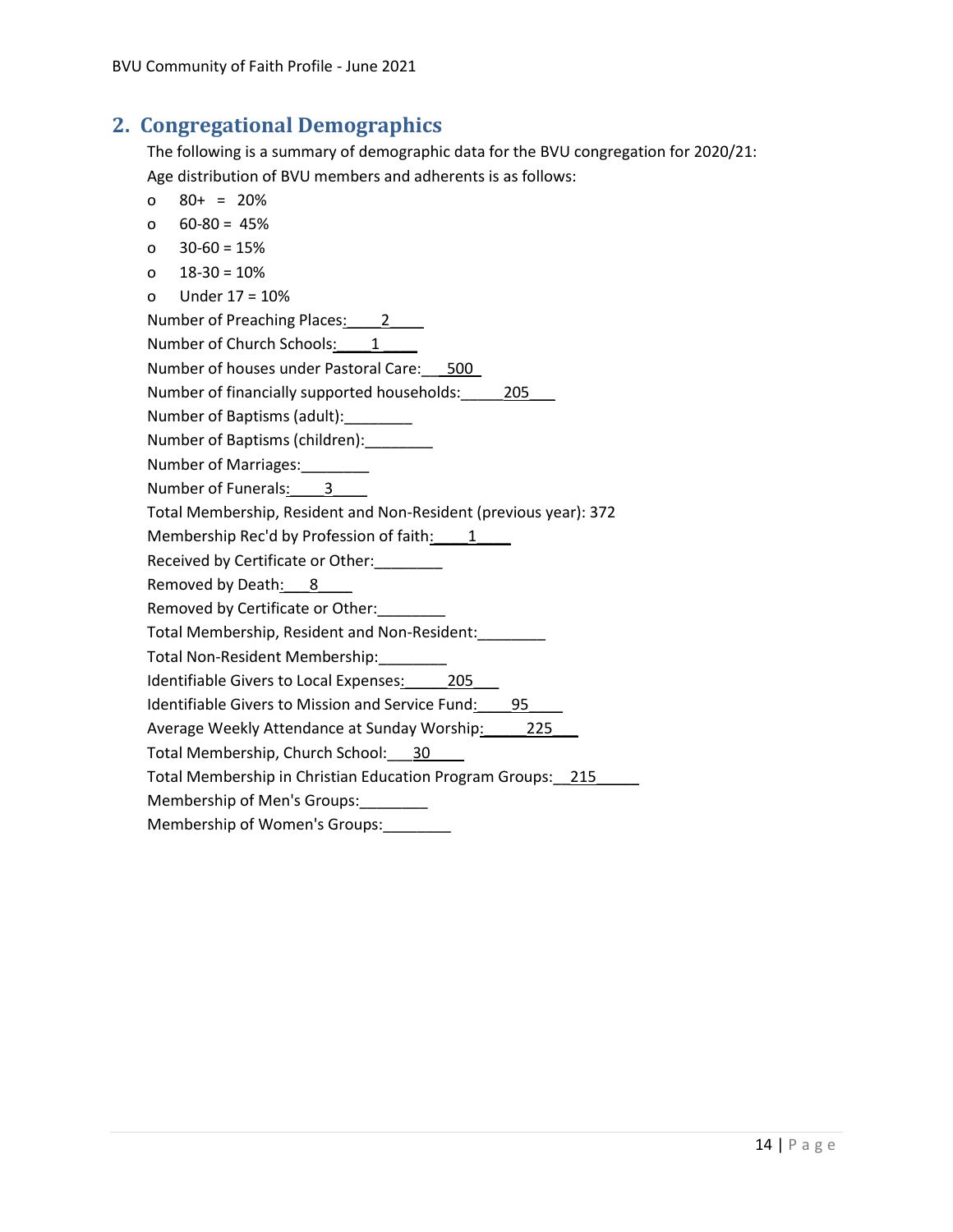# <span id="page-15-0"></span>**3. Financial Viability Review**

#### **1. Do your expenses exceed your revenues?**

| <b>Years</b>           | <b>Revenues</b> | Amount<br>given<br>through<br>envelopes | <b>Amount</b><br>given<br>through<br><b>PAR</b> | <b>Expenses</b> | Do<br>expenses<br>exceed<br>revenues?<br>(yes/no) | <b>Bank</b><br>balance at<br>end of year |
|------------------------|-----------------|-----------------------------------------|-------------------------------------------------|-----------------|---------------------------------------------------|------------------------------------------|
| Current<br>year (2021) | \$292,341       | \$30,302                                | \$84,447                                        | \$254,563       | No                                                | \$60,835                                 |
| 1 year ago<br>(2020)   | \$947,928       | \$161,347                               | \$258,813                                       | \$1,015,989     | Yes                                               | \$49,119                                 |

# **Note: Current year (2021) reflects year to date (YTD) revenues and expenditures to March 31, 2021.**

#### **2. Payroll Costs**

At present we have called or appointed the following paid staff:

Minister: 120 hours per week

Secretary: **75** hours per week

Custodian: 36 hours per week

Other (youth, Sunday School, etc.): 30 hours per week

Cost of payroll (\$ paid plus employer contributions (EI, etc.) for everyone:

| Current year   1 year ago   2 years ago   3 years ago   4 years ago   5 years ago   6 years ago |           |     |     |     |     |     |
|-------------------------------------------------------------------------------------------------|-----------|-----|-----|-----|-----|-----|
| \$229,680                                                                                       | \$611,919 | N/A | N/A | N/A | N/A | N/A |

**Note: Current year (2021) reflects year to date (YTD) payroll expenditures to March 31, 2021.**

#### **3. Have you experienced a deficit for more than two consecutive years in the last five years?**

St. Aidan's - Yes; Cadboro Bay - No

#### **4. Are there any outstanding loans?**

Yes. \$80,000 federal loan (CEBA); currently owe \$60,000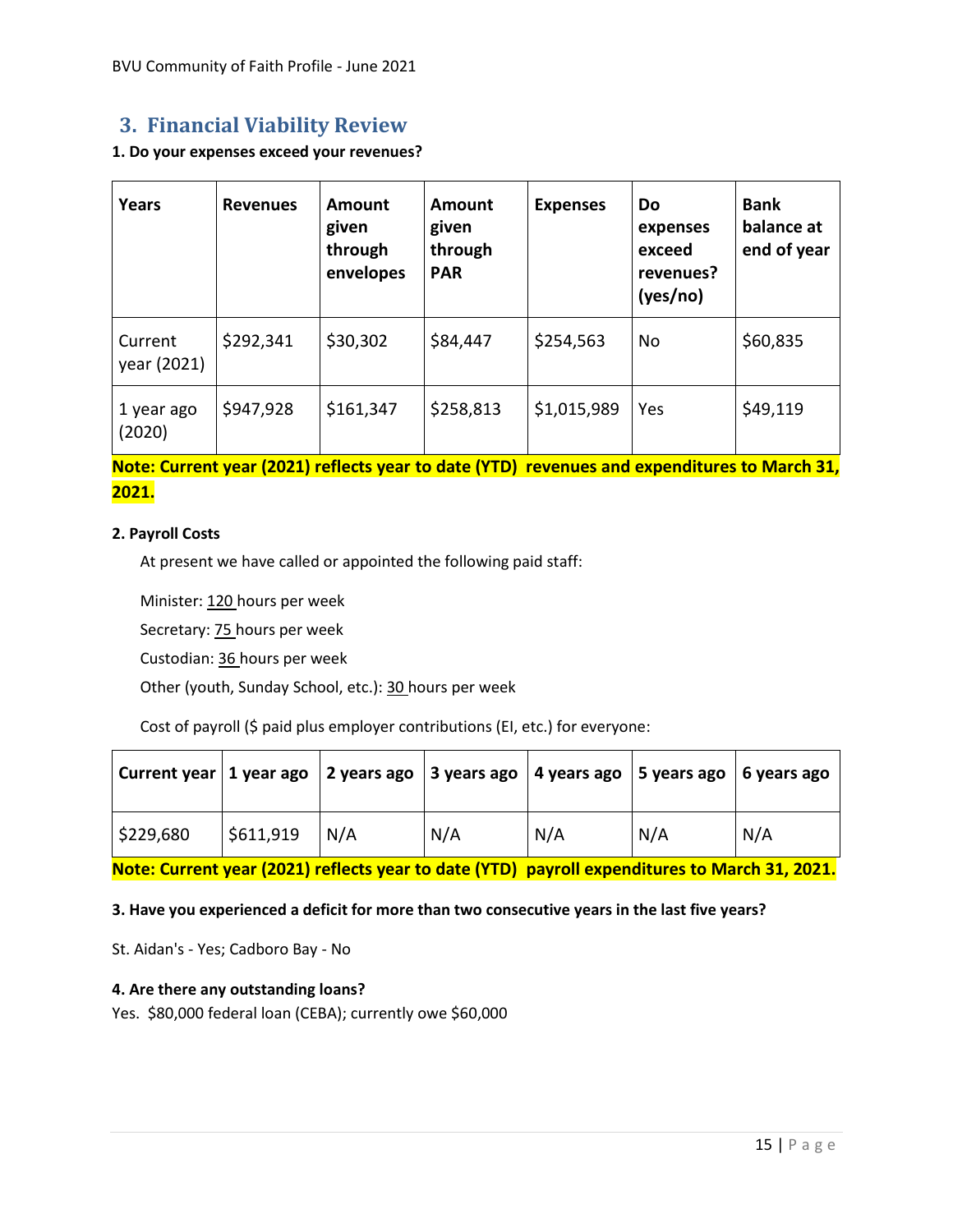| 5. Do utilities, maintenance, and repairs exceed 25 percent of revenues? |  |  |
|--------------------------------------------------------------------------|--|--|
|--------------------------------------------------------------------------|--|--|

| Year         | <b>Utilities</b><br>(Power and<br>Water) | <b>Fuel</b> | <b>Maintenance</b> | <b>Total</b> | <b>Exceeds 25%</b><br>of Revenues<br>(Yes or No) |
|--------------|------------------------------------------|-------------|--------------------|--------------|--------------------------------------------------|
| Current year | \$7,755                                  | \$7,066     | \$4,592            | \$19,413     | No (7%)                                          |
| 1 year ago   | \$23,567                                 | \$9,681     | \$41,662           | \$74,910     | No (8%)                                          |

**Note: Current year (2021) reflects year to date (YTD) expenditures to March 31, 2021.**

# **6. How many contributors support your congregation?**

| Current year   1 year ago   2 years ago   3 years ago   4 years ago   5 years ago   6 years ago |     |     |     |     |     |     |  |  |
|-------------------------------------------------------------------------------------------------|-----|-----|-----|-----|-----|-----|--|--|
| 226                                                                                             | 256 | N/A | N/A | N/A | N/A | N/A |  |  |
| Note: Current year (2021) reflects year to date (YTD) contributors to March 31, 2021.           |     |     |     |     |     |     |  |  |

# **7. How many contributors would you have in each age group this year?**

| $0 - 20$ years  | 0%  |
|-----------------|-----|
| $21 - 30$ years | 5%  |
| $31 - 40$ years | 10% |
| $41 - 50$ years | 10% |
| 51-60 years     | 10% |
| $61 - 70$ years | 20% |
| 71-80 years     | 25% |
| 81+ years       | 20% |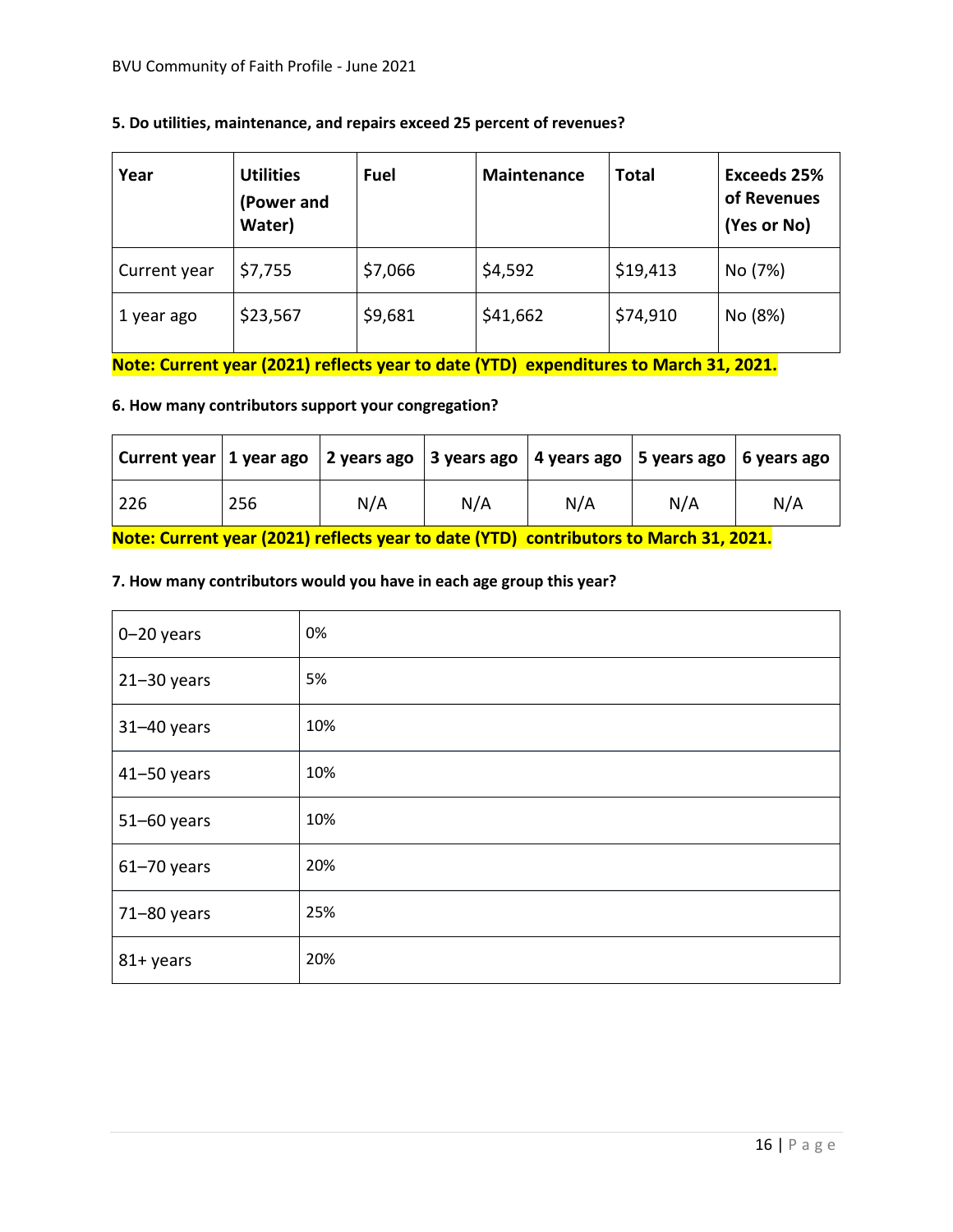**8. Is there a reliance on a few generous contributors where 50 percent of the revenues come from one or two contributors?**

**NO**

**Contributors and Givings**

| <b>Annual giving</b> | <b>Number</b><br>of givers:<br><b>Current</b><br>year | 1 year<br>ago | 2 years<br>ago | 3 years<br>ago | 4 years<br>ago | 5 years<br>ago | 6 years<br>ago |
|----------------------|-------------------------------------------------------|---------------|----------------|----------------|----------------|----------------|----------------|
| $$0 - $100$          | 20                                                    | 17            | N/A            | N/A            | N/A            | N/A            | N/A            |
| $$101 - $500$        | 93                                                    | 30            | N/A            | N/A            | N/A            | N/A            | N/A            |
| \$501-\$1,000        | 44                                                    | 57            | N/A            | N/A            | N/A            | N/A            | N/A            |
| $$1,001-$<br>\$5,000 | 68                                                    | 139           | N/A            | N/A            | N/A            | N/A            | N/A            |
| $$5,001+$            | $\mathbf{1}$                                          | 13            | N/A            | N/A            | N/A            | N/A            | N/A            |

**Note: Current year (2021) reflects year to date (YTD) giving to March 31, 2021. As such the current year figure is for the first three months of 2021 and not a reflection of the entire year.**

#### **9. Have you taken part in a stewardship project (campaign) in the past two years?**

No project

 $\sqrt{\ }$  Letters to congregation when we have the need

 $\checkmark$ Regular information and letters sent to all members and adherents

- Program such as *Called to Be the Church*[\(www.stewardshiptoolkit.ca\)](http://www.stewardshiptoolkit.ca/called) with information during worship, letters, and a request for commitment
- **Program and information presented at a congregational get-together**

**All-member visitation** 

Other

If you did, what were the results?

#### We are planning a stewardship project in the fall/winter of 2021

Have you encouraged members, yearly or more regularly, to increase PAR givings?  $\checkmark$  Yes □No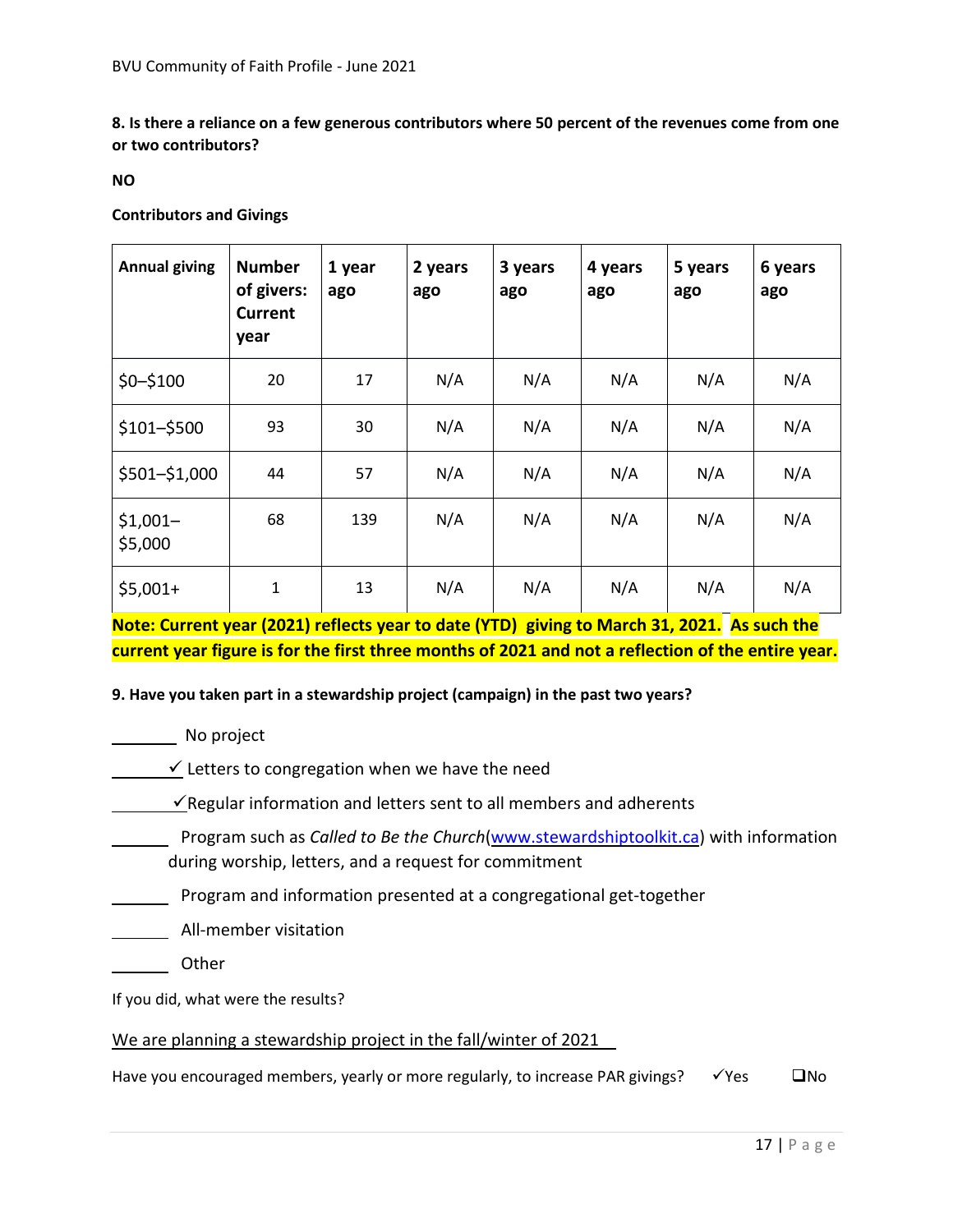# **10. Please list any investments, special funds, and other monies your community of faith holds. What are the rules/restrictions around the use of those funds?**

#### Investment Portfolio: \$575,000 (Reserve funds: \$142,681)

Property Sale (Gordon Head United): \$3,044,960 (to be used for renovation of Broad View United)

Provision funds (just received): \$17,500

#### **Thinking about the Data You Have Collected**

#### **Observations**

#### **Treasurer's observations:**

Broad View United is just starting as an amalgamated church identity. New programs and construction are now underway and I feel we have good leadership which we would be advised to keep in place.

#### **Search team's observations** (if separate from above):

The Broad View United Search Team concurs with the Treasurer's observations and feels that given the strong leadership of our current ministerial staff through both the amalgamation and the current pandemic health crisis that there is no need for a search.

#### **Regional council's observations (optional):**

#### **Recommendations**

The Broad View United community of faith is viable to call the following ministerial staff:

1. Three ministers for 40 hours per week (full-time). Two ministers will act as co-lead ministers while the third minister will service in a community care ministerial role.

All ministers called are currently the incumbent ministers with Broad View United Church (Cheryl Black, Mark Green, Margaret Harper). No external search will be conducted by BVU.

The Community of Faith Profile and the call motions have been approved by the Broad View United Board at its May 31, 2021 meeting and are recommended to the Congregation of BVU for approval at a June 13<sup>th</sup>congregational meeting.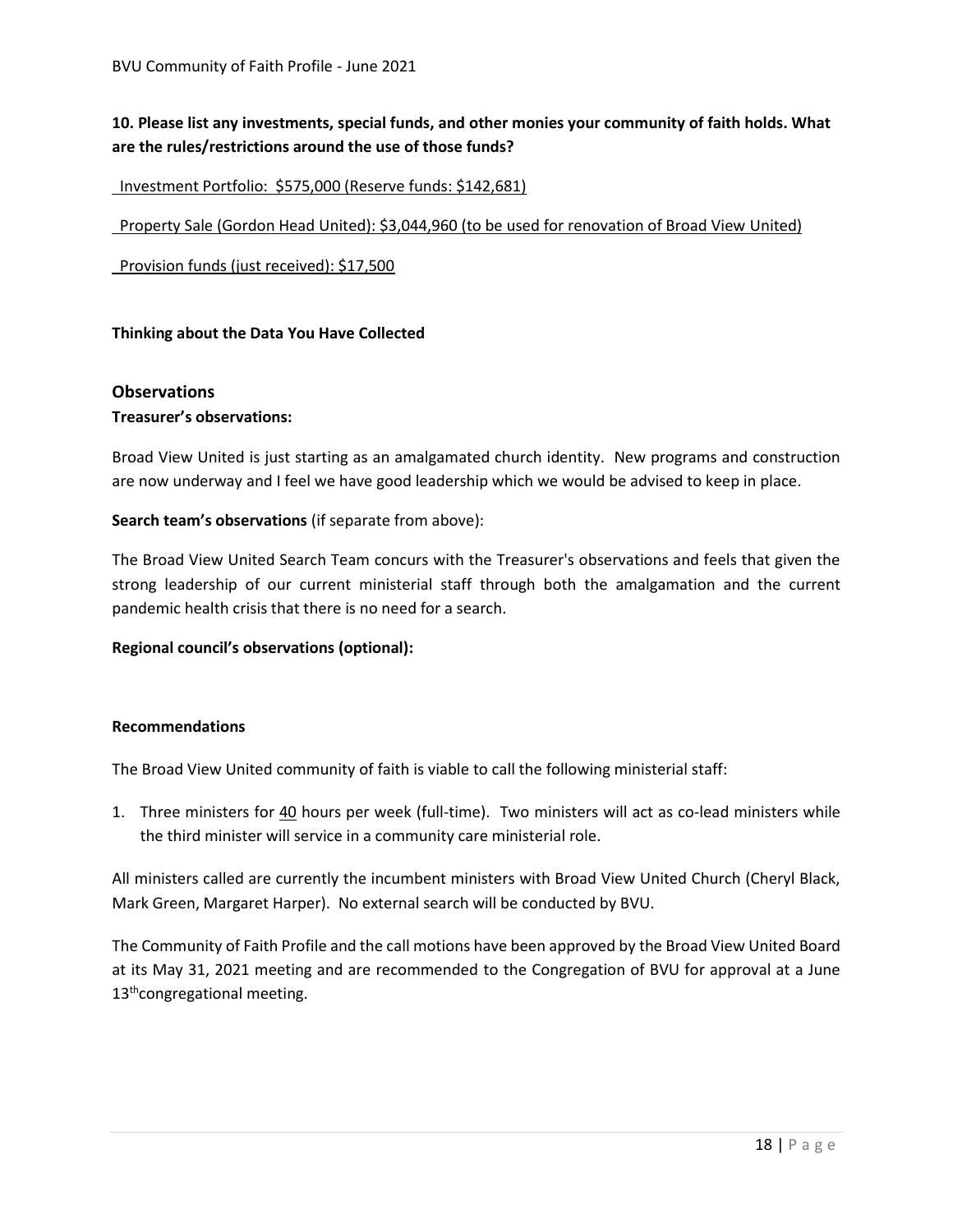# <span id="page-19-0"></span>**4. Manse Information Summary**

• not applicable

# <span id="page-19-1"></span>**5. Real Property Summary**

# <span id="page-19-2"></span>**5.1. Real Property Worksheet**

Please list all church property, including manses, building lots, or other property held separate from the church land and building. Include the street address.

3703 St. Aidan's St. Victoria, B.C. V8P2V7

2625 Arbutus Rd. Victoria, B.C. V8N 1W4

Congregational property is sometimes listed in the name of one of the denominations that formed The United Church of Canada. Has the title for these properties been confirmed as being properly held as the property of a congregation of The United Church of Canada?

Yes <del>✓</del>

 $No$ 

#### **Cemeteries**

Please list all cemeteries, including any previously connected with the congregation and no longer operated by it. Please include cemeteries of congregations that may have amalgamated or from existing congregation.

Not applicable

Name of Called/Appointed Minister or Pastoral Charge Supervisor:

Mark Green, Cheryl Black & Margaret Harper

Date: May 24, 2021

The following documents are attached in support of the above descriptions:

- BC Assessment 2021 statements for both the Arbutus and Cedar Hill Cross sites
- 2021 Certificate of Insurance

# <span id="page-19-3"></span>**6. Financial Statement**

#### **Total Raised for all Purposes by**

(A) Congregational Givings: \$491,006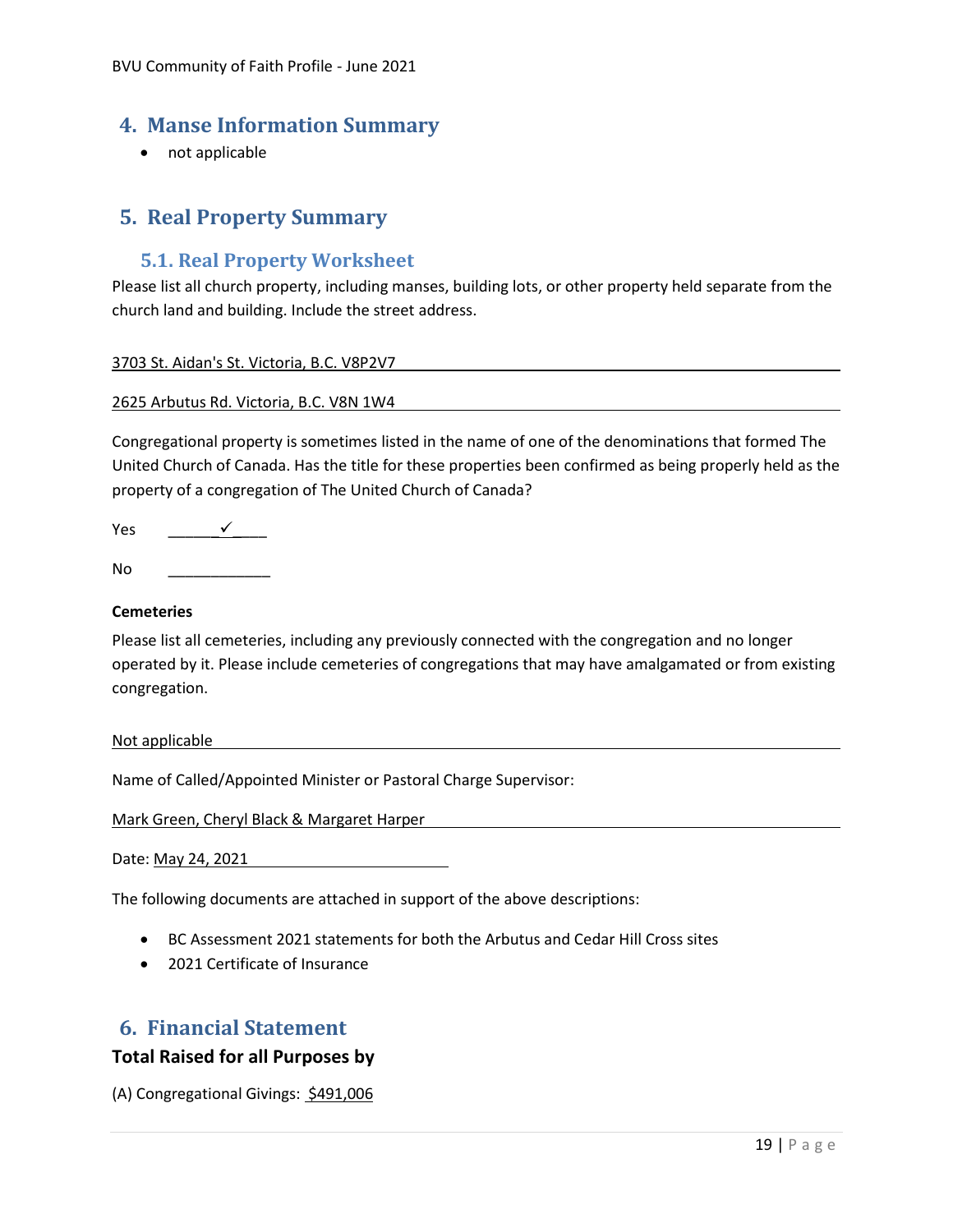(B) United Church Women: 0

(C) Other Organizations, Sources and Means: \$97,058 (not including federal grants

Replacement Value of Church Building(s) and Contents: \$12,612,334 (based on 2021 insurance)

Value of Manse and Site:  $N/A$ 

Housing Allowance: 0

Value of Other Property, Endowments, Investments, etc.: 0

Estimated Value of Church Land: \_\_\_\_ \$5,353,200 (based on 2021 assessment)

Property Insurance on All Church Buildings and Contents: \$12,612,334 (2021 insurance)

Total Liabilities in Loans, Mortgages, etc.: \$60,000 (two CEBA loans of \$30,000)

Expended for Local Capital Improvements:  $$65,042$  (2020 renovation of the Thrift Store)

Expended for Capital Dept Principal and Interest Repayment: \$79,440

Expended for Operation of Pastoral Charge (incl. All Salaries): \$594,770

M&S Received from Pastoral Charge (Exclusive of U.C.W.): \$34,464

M&S Received from United Church Women: 0

Paid Out for Other United Church Appeals or Funds: \$17,711 (includes outreach and refugee funds)

Paid Out for Other Purposes (Hospital, Bible Study, Etc.): 510,794

Compensation Paid to One Minister, Lay Supply or Student Supply: \$92,019

Compensation Paid to Other Ministerial Staff: \$164,885

Travel Expenses Paid to Ministerial Staff: \$4,761

The following documents are attached in support of the above descriptions:

- 2020 Financial Statements (Balance Sheet and Appendices)
- 2021 Budget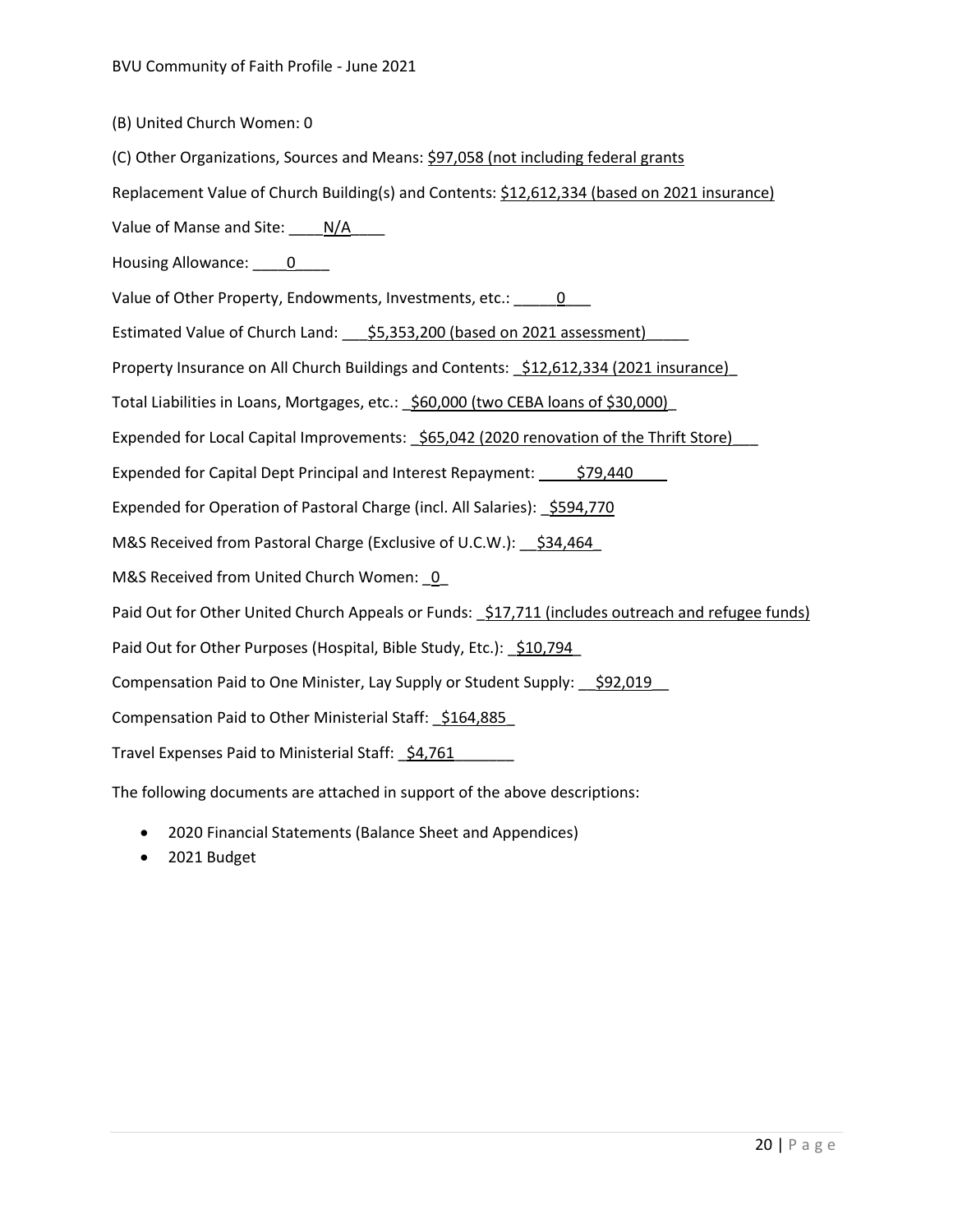# <span id="page-21-0"></span>**7. Ministerial Position Descriptions**

Broad View United is a religious institution in which spiritual considerations permeate all aspects of the employment relationship and govern the selection process. Persons working in every position serve as ambassadors for the sincerely held values of Broad View United. Our vision is to be an agent of transformation and a fresh expression of progressive Christian faith.

**Job Title: Co-Lead Minister (2 positions) Reports to: Board Scope: Full-time, Called Prepared Date: May 2021 Effective Date: July 1 2021**

#### **Overview:**

The Co-Lead Minister is one of two senior staff positions within Broad View United and functions with the authority from the Board and the United Church of Canada. The two positions have a two-fold focus: Responsibility for the Spiritual Leadership of the congregation and; to direct and lead the overall management of Broad View United and all aspects of the organization's operations.

In descending order of importance, the duties and Responsibilities of the co-lead ministers are:

#### **Duties and Responsibilities:**

#### Vision and Leadership

- Provide vision and oversight of the spiritual life of the Congregation and all its aspects.
- Provide leadership in the development and implementation of the Broad View United's statement of vision, mission, and core values through implementation of the strategic plan.
- Respond to and manage change and its impact on Broad View United members and adherents.
- Look to the future for opportunities to grow Broad View United's role and impact on members, adherents, the community adjacent and the region of Saanich
- Nurturing and mentoring leadership and ensuring appropriate succession planning

#### Worship and Pastoral Care

- Establish and implement a comprehensive worship program for a progressive and regional church.
- Ensure the creative development of worship services, including liaison with musicians.
- Conduct funerals, wedding and baptisms as required.
- Ensure the provision of religious and spiritual counselling and pastoral support for the Congregation, its members and its leaders.
- Community engagement through ritual around significant world or community events

#### Human Resource Management

• Manage the human resource functions of Broad View United.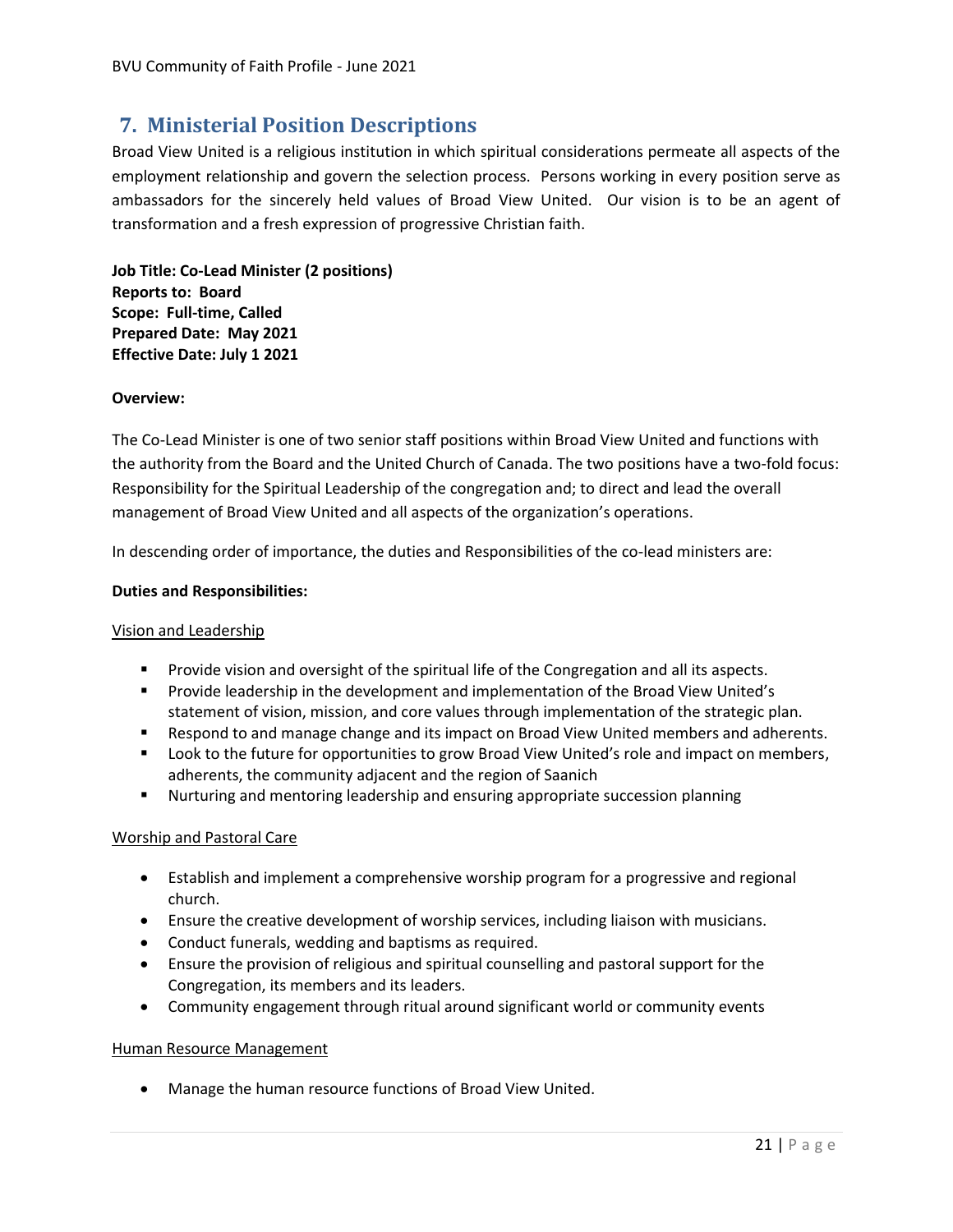- Provide leadership development, coaching, mentorship, oversight and encouragement to Broad View United staff, contractors and leaders.
- Recruit and supervise staff and other personnel at Broad View United.
- Implement regular and timely staff performance reviews.
- Ensure implementation of personnel policies and is ultimately responsible for the hiring and termination of all staff, contractors, and volunteers except called or appointment ministry personnel.

#### Board and Committee Relations

- The board is a policy governance board and as such the co-lead ministers are responsible to engage with the board in casting a vision for the ongoing well being of BVU, implementing their directions and giving them the information, support and leadership to meet its governance responsibilities.
	- $\circ$  Support the Board to build and maintain an effective and faithful governance function, including effective meetings, policy creation and adherence, strategic planning, risk/reward discernment and regular performance evaluation.
	- $\circ$  Provide executive leadership through creating and maintaining appropriate relationships and communication with and between the Board and Committee members and the wider Congregation and its teams.
	- $\circ$  Assist the Board to recruit and retain qualified Board and Committee members in accordance with governance policies.
	- o Assist the Board to coordinate and organize the Annual General Meeting.
- Act as an ex-officio committee member on all committees of the Board except Ministry and Personnel.
- Act as the Chair of the trustee and a liaison between the Trustees and the Board
- Work with the Board and membership to establish and maintain open and adequate lines of communication.
- Autonomy in Decision Making: In accordance with the policy governance model, the co-lead minister(s) are accountable to the Board and the limits of their authority are defined in the policy governance document.

#### Education and Partnership Development

- Envision, create and ensure delivery of a robust engaging life long learning experiences for all ages that give opportunities to grow as progressive Christians and faithful human beings.
- Oversee the development and delivery of programs and courses for adults, youth and children which help them explore and extend their faith.
- Engage strategically and build relationship with community partnerships to jointly deliver programs and services and ensure a community reputation for relevance.
- Work with external stakeholders to identify community needs and remove barriers to participation in meeting these needs.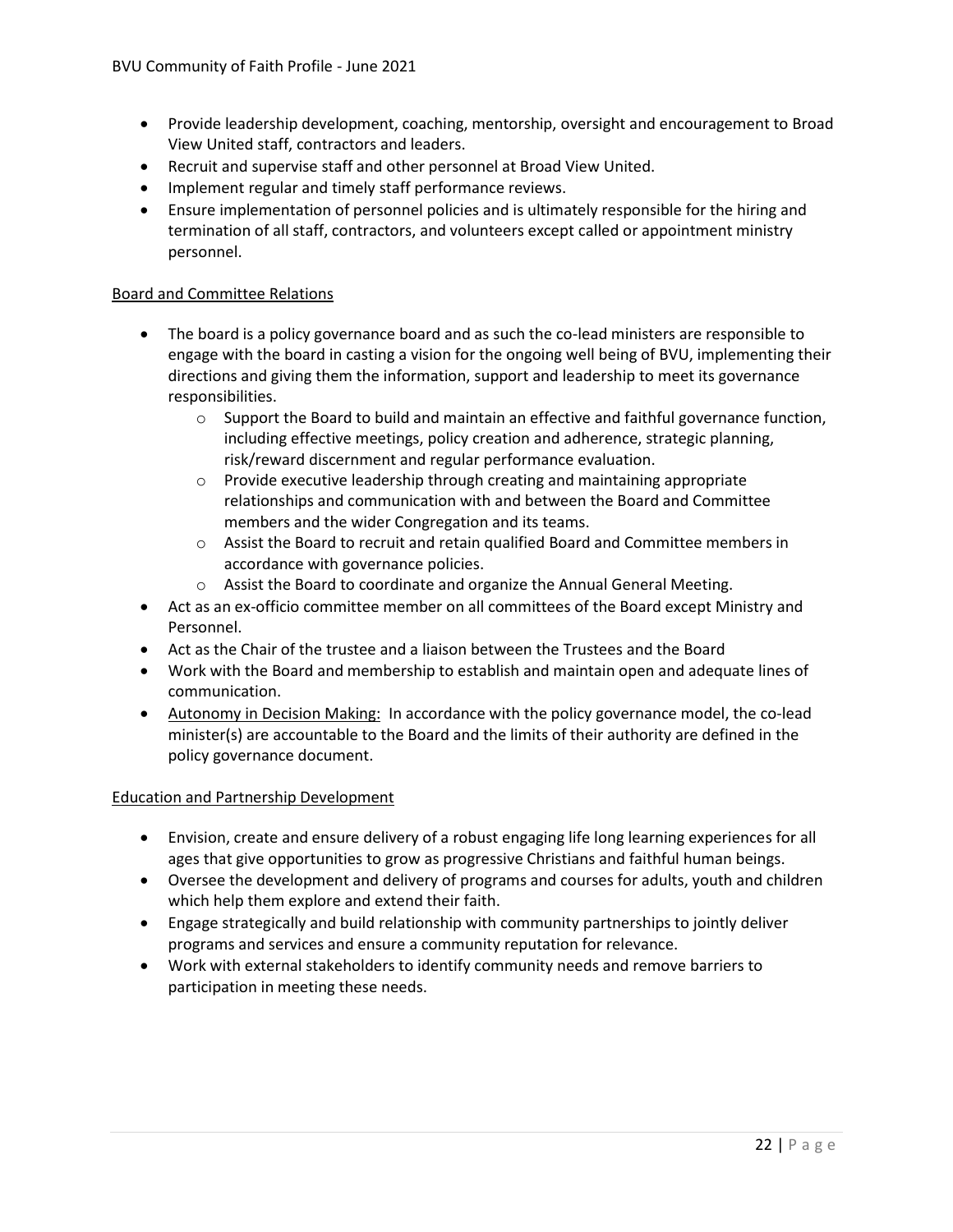#### Financial Management and Stewardship Development

- Ensure the development and implementation of a comprehensive financial and stewardship program
- Coordinate and oversee the financial operations of Broad View United.
- Prepare and manage annual budgets and oversee the implementation of operational budgets.
- Ensure regular, accurate and timely reports are presented to the Board and other stakeholders as required.
- Oversee the preparation of grant and funding applications.
- Ensure effective communication and connection with BVU Foundation

#### Outreach and Justice Making:

- Ensure the establishment and implementation of a comprehensive outreach and justice making program at BVU
- Support and ensure adequate resources for new and existing programs and projects, including but not limited to Intercultural, Reconciliation, Refugee ministries
- Support membership in community activist organizations and groups so that BVU has a place at the table
- Be an outpost to engage national church justice stands, currently anti-racism, LGBTQ2+ affirming, and reconciling

#### **Personal and Professional Growth:**

#### Self Care

Ministry personnel are expected to monitor their own self care by taking their weekly days off, regular holidays and study leave. In addition, a provision for sick days and mental health days are contained in the BVU human resources policy and all staff are encouraged to make use of the resources and supports available to them. In addition, the benefits package of the UCC contains EAP provisions and staff are encouraged to access these where needed. Time is also made available in regular staff meetings for staff to check in with one another and share how they are doing personally.

#### Continuing Education

Ministry personnel are encouraged to take their study leave time for both reflection and skill development. Goal setting and performance reviews will aid in helping to guide this area. A 5 year sabbatical provision is also observed and supported by BVU as outlined by the UCC. Adequate funds are made available to support these ventures.

#### Denomination and community leadership and involvement

We recognize and encourage our ministers to be involved as the denomination calls upon their gifts and leadership. In addition, ministry personnel are encouraged to be involved in the local community in a variety of ways.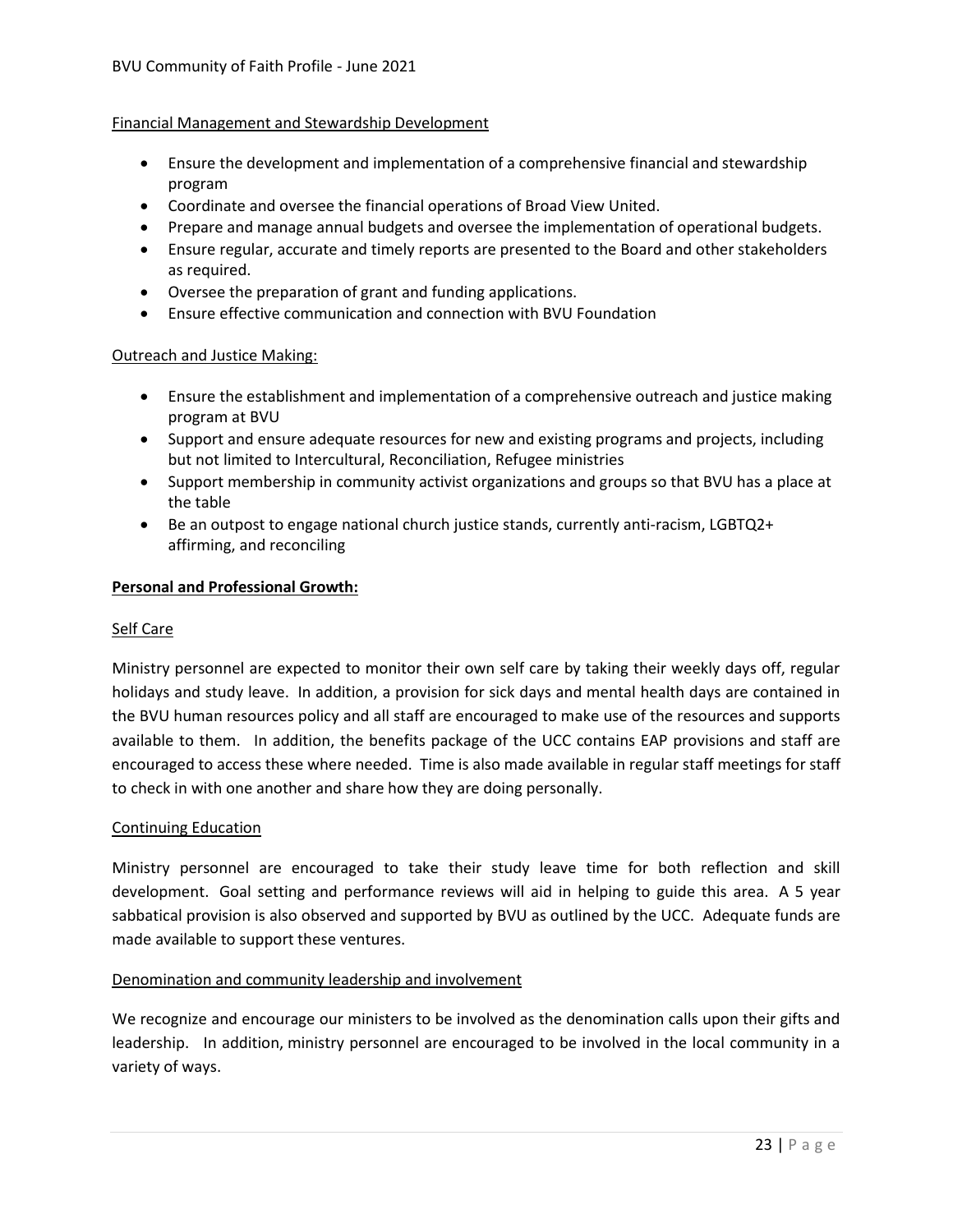#### **Qualifications and Experience:**

#### Education and Experience

- Graduation from a recognized UCC educational institution
- Qualifications of Ordination or Commissioning
- At least 10 years of experience in a congregation, with some spent in a similar sized congregation to BVU
- In good standing with the UCC Office of Vocation

#### Skills and Abilities

- Spiritually grounded, with an ability to demonstrate and articulate a progressive faith and pattern of spiritual practices
- An ability to create, maintain and support a positive human community with mutual respect, humility and diplomacy
- Exceptional public relations, oral and written communication skills.
- Facilitation skills and ability to encourage dialogue and discussion amongst diverse groups and individuals
- Experience in Board governance, budgeting and financial management.
- **■** Grant and proposal writing.
- Human resource management, including ability to coach/mentor senior staff.
- Managing interpersonal relationships with staff, volunteer and congregates.
- Organizational planning and tracking progress toward meeting goals.
- Ability to build external collaborative relationships and partnerships.
- Analytical and strong decision-maker with the ability to prioritize and communicate with staff to achieve organizational goals.

#### **Technical Skills:**

- Experience developing and managing budgets.
- **■** Strong computer skills.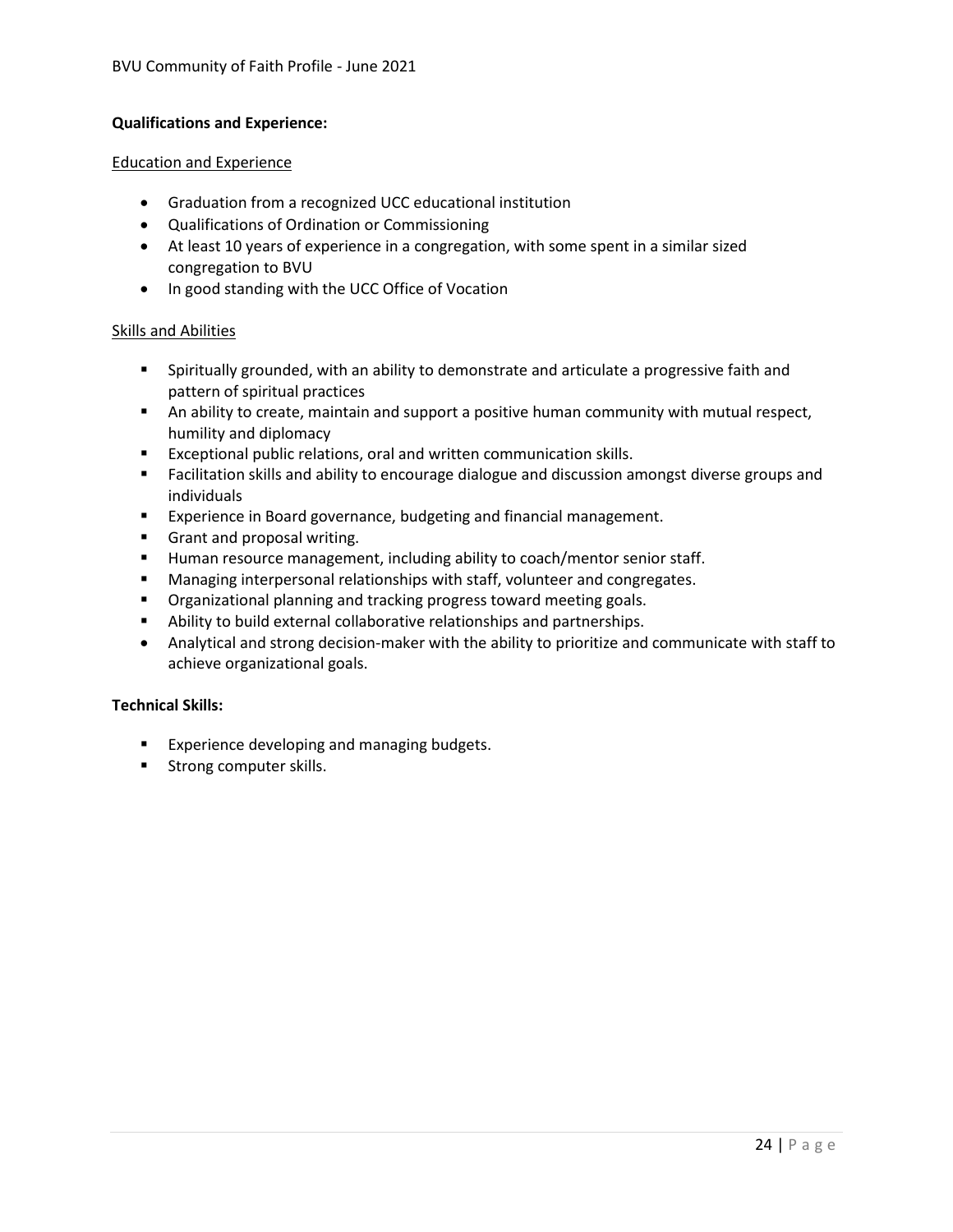**Job Title: Associate Minister, Pastoral Care & Small Groups Reports to: Co-Lead Ministers Scope: Full-time, Called Prepared Date: May 2021 Effective Date: July 1 2021**

#### **Overview:**

The Associate Minister of Pastoral Care and Small Groups supports the Co-Lead Ministers in upholding the life, mission and values of Broad View United. The position is primarily responsible for leading the ministries of pastoral care and small groups, including the training, coordination and support of volunteers who participate in these ministries.

The Associate Minister will also assist and support (as needed) the Co-Leads in weekly worship and liturgical offerings at BVU. This may include occasional preaching and overseeing worship leadership when requested by the Co-Leads, as well as Funerals/Memorials, Weddings, etc.

#### **Duties and Responsibilities:**

The Associate Minister of Pastoral Care & Small Groups is the Staff person responsible for the support and oversight of the *Congregational Care Team* and the *Small Group Core Team.*

#### **PASTORAL CARE (10 hours per week)**

- Works under the direction of, and remains in close communication with the Co-Lead Ministers about pastoral care matters
- Works under the direction of the Co-Lead Ministers to create an overarching model of Pastoral Care for BVU, including identifying areas of coordination
- Participates in and coordinates home and institutional visiting, including phone, email and virtual check-ins to support the spiritual, emotional, mental, and physical well-being of congregants
- Provides short term intensive one-on-one pastoral care, counselling and spiritual direction to congregants and community seekers
- Leads, coordinates and supports pastoral care programs and activities including support and oversight of the Congregational Care Team, Spiritual Companions/Visitors and Telephone Tree
- May include facilitation of a variety of grief groups, and other spiritual/pastoral themed groups and learning opportunities
- Liaises with and supports the Healing Pathways Ministry (to ensure the ongoing provision and evolution of a healing ministry at BVU)

#### **SMALL GROUP MINISTRY (10 hours/week)**

- Designs, coordinates, evaluates and oversees the BVU Small Group Ministry Program
- Oversees and is a supporting presence to the Small Group Core Team
- Prime oversight for the training, support and nurture of Small Group Facilitators
- Works to ensure the success and overall health of small groups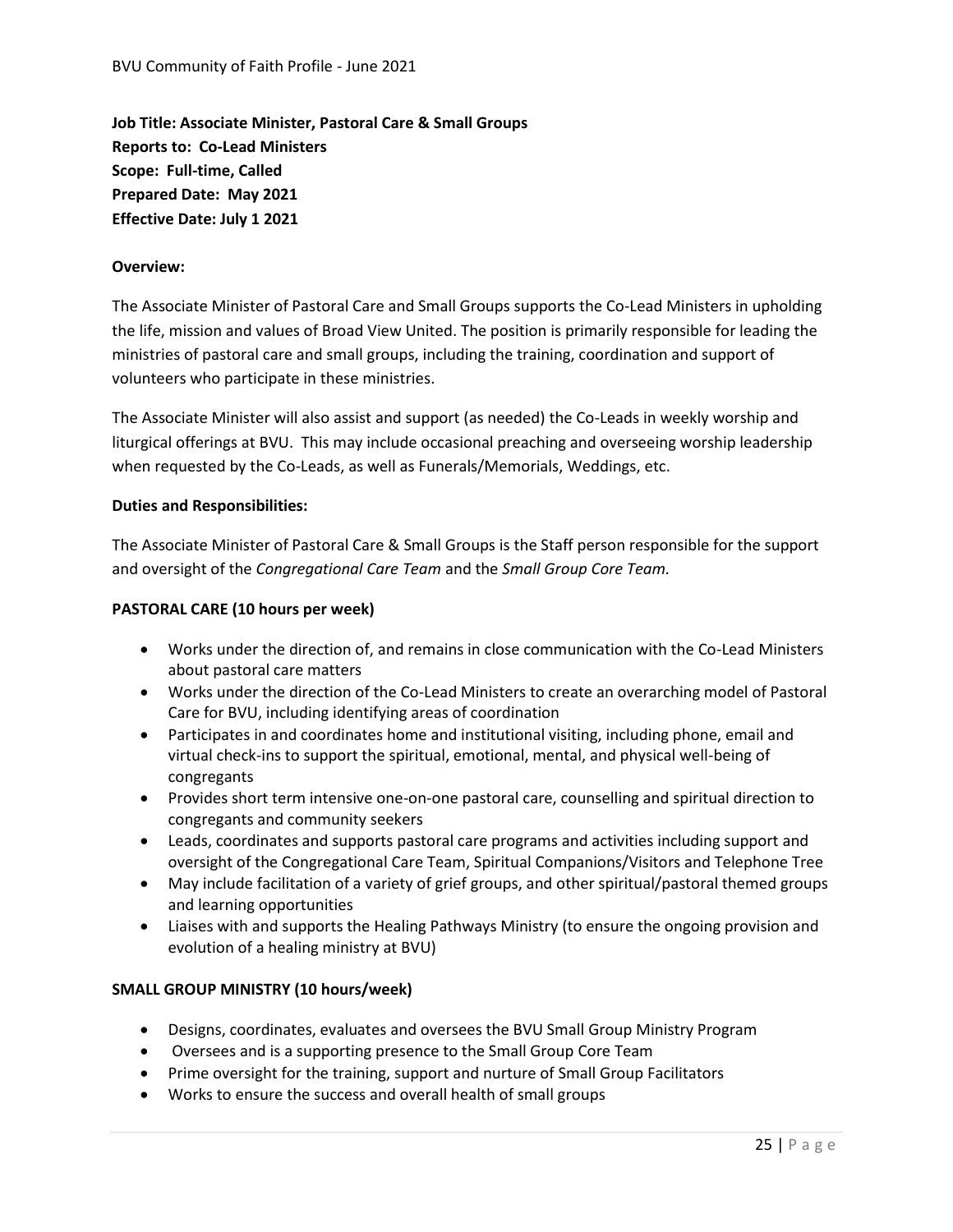#### **NEWCOMERS (10 hours/week)**

- Works under the direction of the Co-Lead ministers to ensure that a Newcomers system of welcome and integration is developed enabling newcomers to make timely connections as they find a place/space within the BVU community
- Includes research as to trends to ensure immediate welcome, follow-up & tracking, matching of interests/passions, and invitation to join a small group, etc.

#### **CONTEMPLATIVE MINISTRY (5 hours/week)**

- Develop, implement and oversee a Contemplative ministry program within BVU whose design appeals to a range of spiritual expressions and traditions and includes diverse entry points
- May include opportunities for Weekly Morning and Evening Contemplation; Group Meditation and various modalities of Prayer; Labyrinth; Outdoor sacred walks in creation; Circles of Trust for individuals in times of discernment
- These groups may provide a 'core group of seasoned congregants' who will interface when needed in larger community rituals around issues of local/global concern/celebration

#### **WORSHIP**(5 hours/week)

• Regularly support and assist the Co-Leads in weekly worship and liturgical offerings at BVU. This may include occasional preaching and overseeing worship leadership when requested by the Co-Leads, as well as Funerals/Memorials, Weddings, etc.

#### **Personal and Professional Growth:**

#### Self Care

Ministry personnel are expected to monitor their own self care by taking their weekly days off, regular holidays and study leave. In addition, a provision for sick days and mental health days are contained in the BVU human resources policy and all staff are encouraged to make use of the resources and supports available to them. In addition, the benefits package of the UCC contains EAP provisions and staff are encouraged to access these where needed. Time is also made available in regular staff meetings for staff to check in with one another and share how they are doing personally.

#### Continuing Education

Ministry personnel are encouraged to take their study leave time for both reflection and skill development. Goal setting and performance reviews will aid in helping to guide this area. A 5 year sabbatical provision is also observed and supported by BVU as outlined by the UCC. Adequate funds are made available to support these ventures.